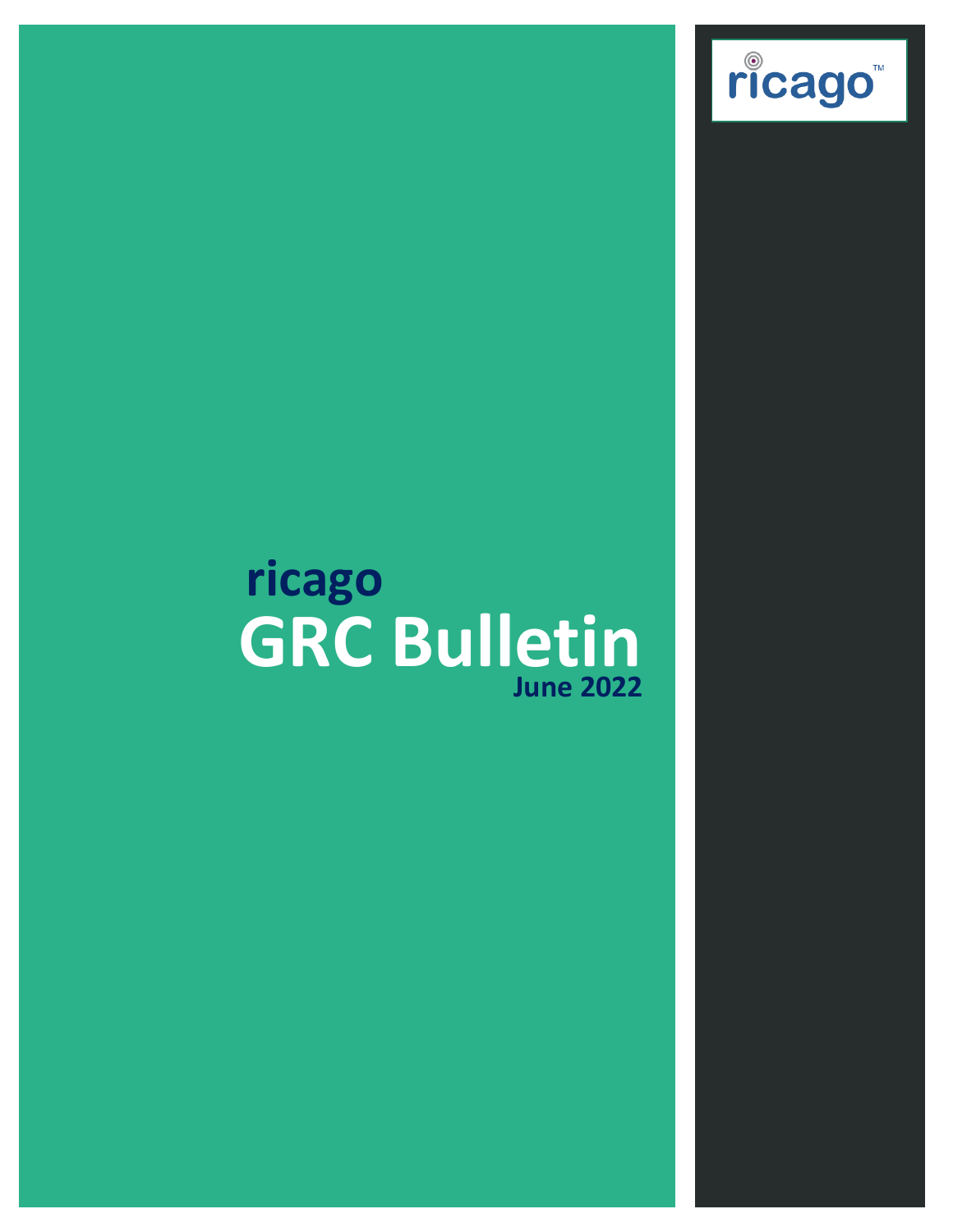# **Contents**

| SI.<br>No.     | <b>Contents</b>                                                                                                                   | Page            |
|----------------|-----------------------------------------------------------------------------------------------------------------------------------|-----------------|
| L              | <b>ABOUT</b>                                                                                                                      | $\overline{2}$  |
| $\mathbf{1}$   | <b>SEBI</b><br>REVISES AUDIT FRAMEWORK OF<br><b>MARKET</b><br>INFRASTRUCTURE INSTITUTIONS (MIIS)                                  | 3               |
| $\overline{2}$ | SEBI ISSUED A CIRCULAR ON THE REVISED FORMAT OF THE<br>SECURITY COVER CERTIFICATE, MONITORING AND REVISION<br><b>IN TIMELINES</b> | 4               |
| 3              | CBDT ISSUES CIRCULAR REGARDING USE OF FUNCTIONALITY<br>UNDER SECTION 206AB AND 206CCA OF THE INCOME TAX,<br>1961                  | 7               |
| 4              | CBDT ISSUES GUIDELINES UNDER CLAUSE (23FE) OF SECTION<br>10 OF THE INCOME-TAX ACT, 1961                                           | 9               |
| 5              | CBDT NOTIFIES THE FACELESS PENALTY (AMENDMENT)<br>SCHEME, 2022                                                                    | $\overline{13}$ |
| 6              | MINISTRY OF POWER NOTIFIES THE TIMELINES FOR THE<br>REPLACEMENT OF EXISTING METERS WITH SMART METERS                              | 16              |
| 7              | <b>JUDICIAL INSIGHT</b>                                                                                                           | 18              |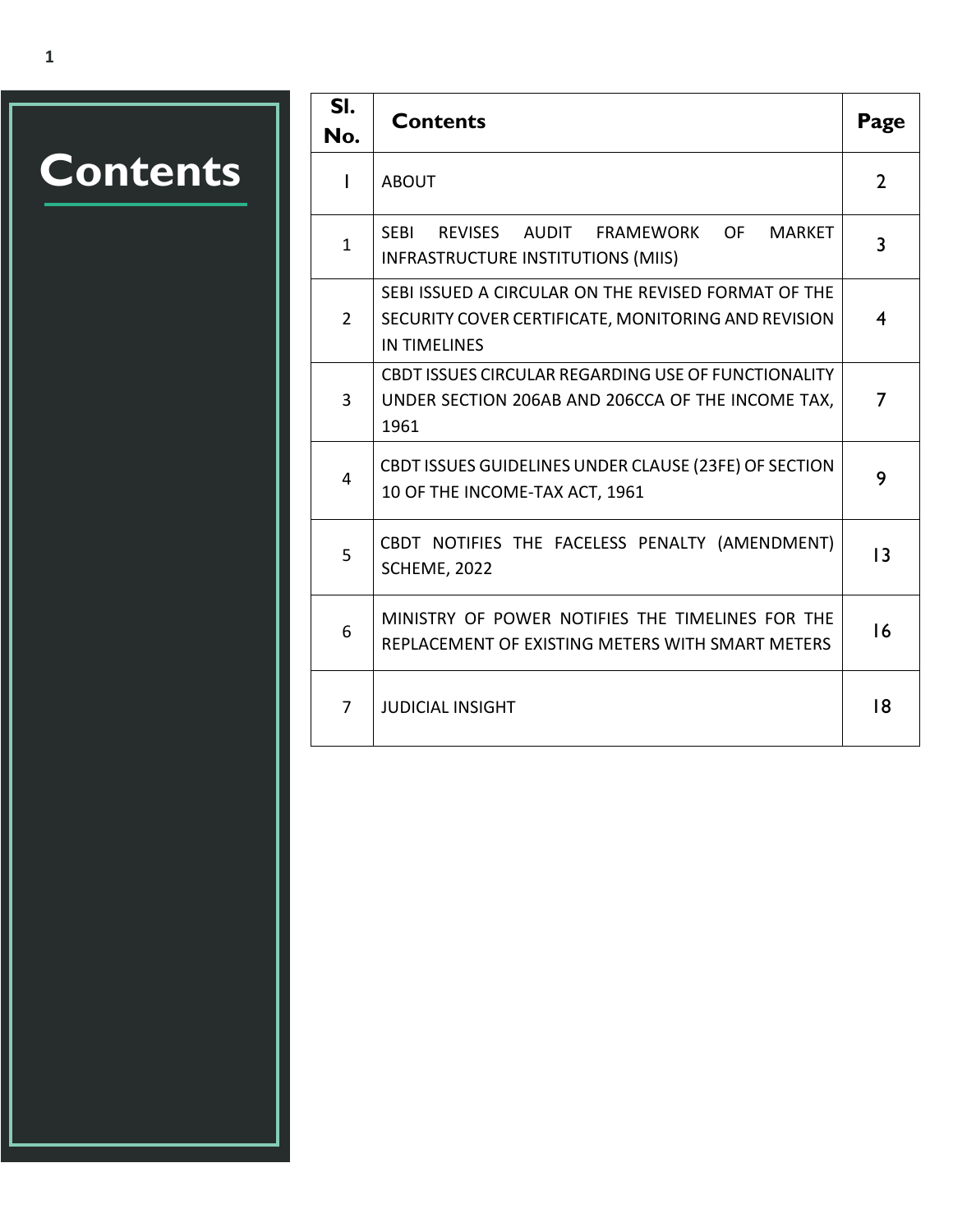### <span id="page-2-0"></span>**About**

### **Compliance Management**

**Vendor Audit Management**

**Labour Law Compiances**

**Compliance Enablement Service**

### **About**

**ricago** is a dynamic next generation company focusing on Enterprise Governance, Risk Management and Compliance Management (GRC) solutions.

In a globalized business environment, organizations need to comply with complex and dynamic regulatory requirements as they grow and expand into different geographies and industry verticals. With the right mix of rich domain & technology expertise, and insights from both CFO & CIO worlds, Clonect helps organizations to leverage technology optimally and innovatively, addressing GRC and GST needs.



**ricago** focuses on niche products in the area of Enterprise Governance, Risk Management and Compliance Management (GRC). The solution suite is a mix of products and services. Compliance Management System (CMS), Audit Management System (AMS), Labour Law Services, Compliance Enablement Services that helps firms to efficiently manage end-to-end compliance requirements and address the risk of non-compliance.

**ricago CLASS (Comprehensive Labour Advisory & Special Services),** New age platform for end-to-end labour law related information. Our expert team constantly monitors updates & amendments and advises clients accordingly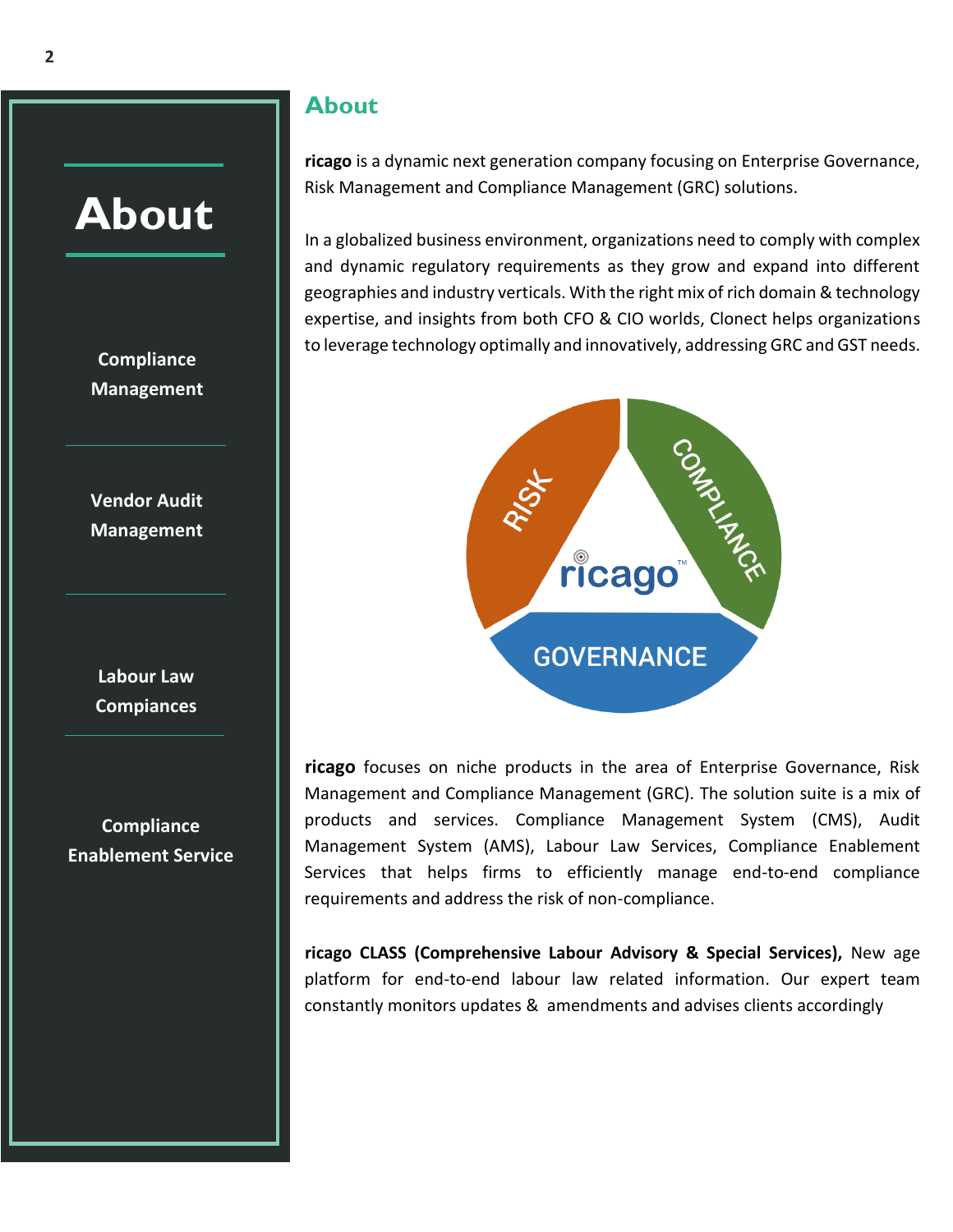### <span id="page-3-0"></span>**CORPORATE LAWS**



### **SEBI REVISES AUDIT FRAMEWORK OF MARKET INFRASTRUCTURE INSTITUTIONS (MIIS)**

In order to keep pace with the technological advancements in the securities market, based on discussions with Stock Exchanges, 'Market Infrastructure Institutions – MIIs and recommendations of the Technical Advisory Committee (TAC) of SEBI, the existing System Audit Framework has been reviewed.

MIIs are required to conduct System and Network Audit as per the framework enclosed in Annexure 1 and Terms of Reference (TOR) enclosed in Annexure 2. MIIs are also required to maintain a list of all the relevant SEBI circulars/ directions/ advice, etc. pertaining to technology and compliance thereof, as per the format enclosed as Annexure 3 and the same shall be included under the scope of System and Network Audit.

MIIs are also required to submit information with regard to exceptional major Non-Compliances (NCs)/ minor NCs observed in the System and Network audit as per the format enclosed as Annexure 4 and are required to categorically highlight those observations/NCs/suggestions pointed out in the System and Network audit (current and previous) which remain open.

| Annexure 1 | System and Network Audit Framework                                                                        |
|------------|-----------------------------------------------------------------------------------------------------------|
| Annexure 2 | Terms of Reference (TOR) for System and<br>Network Audit Program                                          |
| Annexure 3 | Format for monitoring compliance with SEBI<br>circulars/guidelines/advisories related<br>to<br>Technology |
| Annexure 4 | <b>Exception Observation Reporting Format</b>                                                             |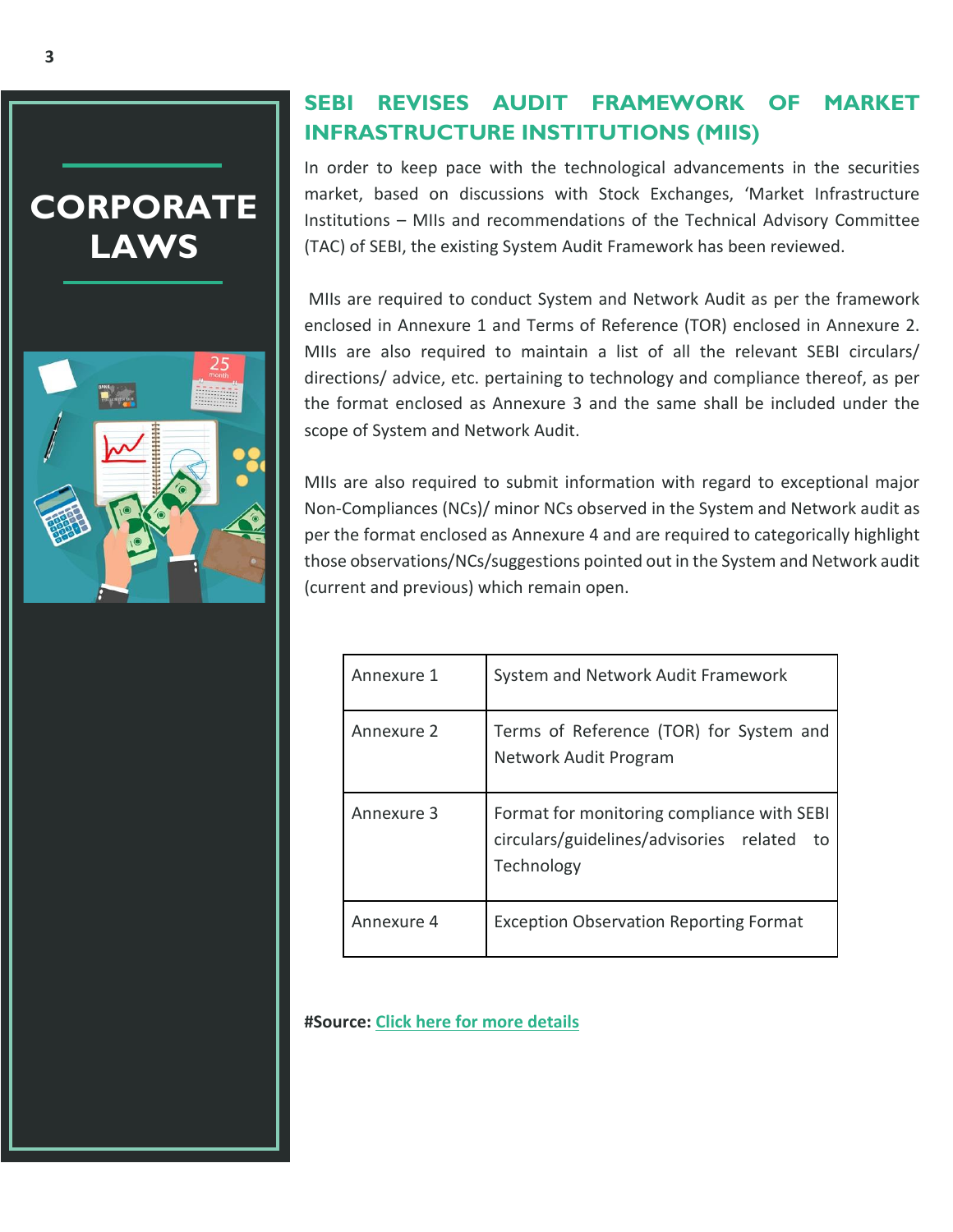<span id="page-4-0"></span>



### **SEBI ISSUED A CIRCULAR ON THE REVISED FORMAT OF THE SECURITY COVER CERTIFICATE, MONITORING AND REVISION IN TIMELINES**

SEBI vide Circular no. SEBI/HO/MIRSD/MIRSD\_CRADT/CIR/P/2022/67 dated May 19, 2022, has a revised format of security cover certificate, monitoring and revision in timelines.

### **A. Revised format of the Security Cover:**

In terms of regulation 54 read with regulation 56(1) (d) of SEBI (Listing Obligations and Disclosure Requirements) Regulations, 2015, listed entities are required to disclose security cover to Stock Exchange(s) and Debenture Trustee, and the format for preparation of security cover for listed debt securities was prescribed as per Annexure A of SEBI Circular dated November 12, 2020. Based on the recommendation of the Working Group, the security cover format has been revised and the format prescribed as per Annexure A of SEBI Circular dated November 12, 2020, stands rescinded. . The revised format for security cover is enclosed in Annexure I. The obligations of the listed entity and Debenture Trustee with respect to preparation and submission of security cover format are given as under:

### **Manner of preparation of security cover certificate by the listed entity**

The listed entity shall be required to prepare the security cover certificate on a quarterly basis and the statutory auditor of the listed entity shall certify the book values of the assets provided in such certificate.

In case of loans/receivables or any other asset offered as security and the market value is not ascertainable in the specific quarter, then the listed entity may provide the carrying value/book value as per the format for security cover is enclosed in Annexure I.

### **Manner of preparation and submission of security cover certificate by Debenture Trustee(s)**

Debenture trustee on a quarterly basis shall certify the market value of assets based on the due diligence carried out by it or its appointed agencies and shall submit the security cover certificate as per Annexure I. Debenture Trustee shall certify the security cover in respect of the secured debt securities, to the extent charged held by it.

**Mandatory numbering of security cover certificates certified by the statutory auditor and chartered accountant (CA):**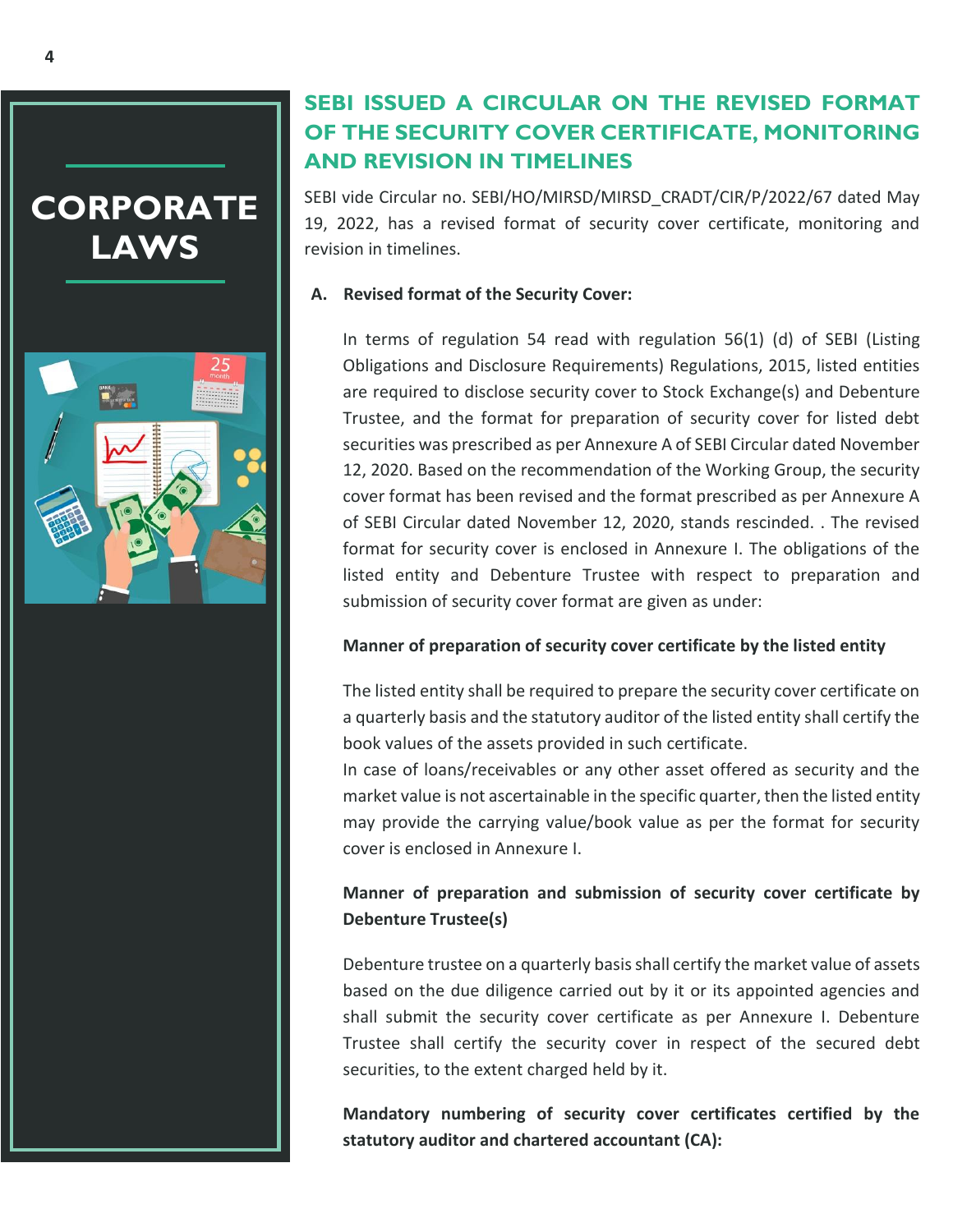### **CORPORATE LAWS**



The certificates certified by the statutory auditor of the issuer company and by the empanelled independent CAs of the Debenture Trustee shall have the Unique Document Identification Number (UDIN) generated in the manner prescribed by the relevant regulatory authority.

#### **Qualifications/disclaimers in security cover certificates:**

The Debenture Trustee shall ensure that the qualifications/disclaimer (by whatever name is called), do not impair the rights of debenture holders in terms of security provided. Further, if the Debenture Trustee is of opinion that such qualifications/disclaimer are affecting the rights of debenture holders, the Debenture Trustee shall be required to take corrective action in this regard.

#### **B. Monitoring of covenants:**

On a quarterly basis, the listed entity shall furnish the compliance status with respect to financial covenants of the listed debt securities certified by the statutory auditor of the listed entity to the Debenture Trustee. 8. Regulation 15(f) of SEBI (Debenture Trustees) Regulations, 1993 mandates the Debenture Trustee(s) to monitor the breach of covenants. Formulate the category wise list of covenants applicable to the particular issuance defining the frequency of each covenant to be monitored viz. continuous, quarterly, half-yearly, annual etc. A guidance note for the list of covenants prepared in consultation with Debenture Trustees is enclosed as Annexure-II.

### **C. Disclosure by Debenture Trustee:**

In order to enhance transparency with respect to no-objection certificate (NOC)/no-dues certificate/consent/permission (by whatever name called) issued by Debenture Trustee(s) and monitoring of listed entity, Debenture Trustee shall make the following disclosures on Stock Exchange(s).

### **D. Revision in timelines of submission of security cover certificate, valuation report and Quarterly compliance report and regulatory compliance by Debenture Trustees**

Based on the representation received from Debenture Trustees to align the timelines for submission and website disclosure of security cover certificate and quarterly compliance reports with the timelines prescribed for submission of financial results for listed issuer companies.

**E. Monitoring of Recovery Expense Fund (REF) by Debenture Trustee(s)**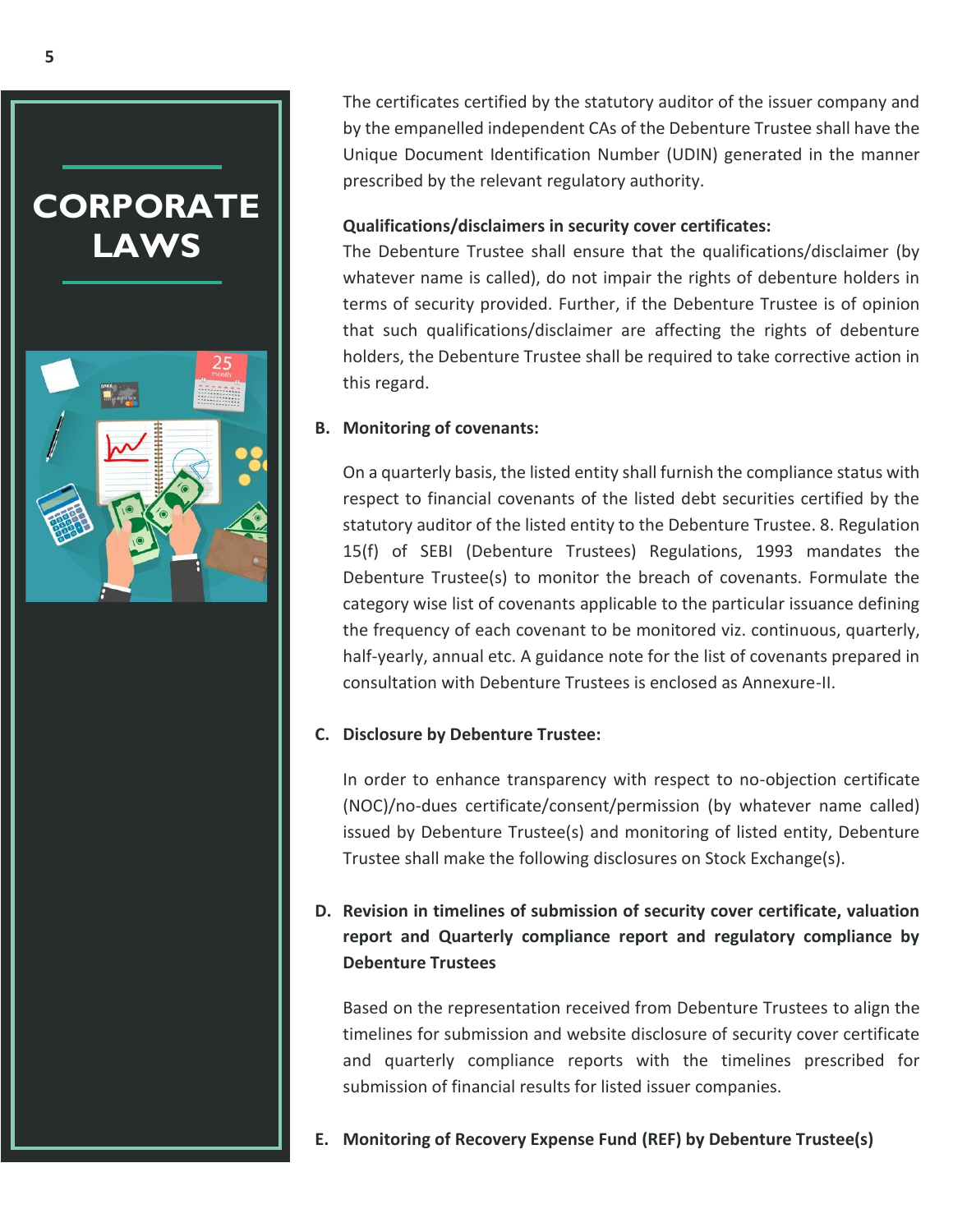### **CORPORATE LAWS**



The circular, inter-alia, states that in order to enable the Debenture Trustee(s) to take prompt action for enforcement of security in case of 'default' in respect of listed debt securities, a REF shall be created which shall be used in the manner as decided in the meeting of the holders of debt securities.

The Stock Exchange(s) shall disclose the REFs created by the listed entities on a half-yearly basis. Such disclosure shall also include the details of the Debenture Trustee to the debt issue.

The provisions mentioned in Part A and B with respect to 'Revised format of the Security Cover' and 'Monitoring of Covenants' are applicable w.e.f October 1st, 2022. Other provisions of this circular shall come into effect with immediate effect.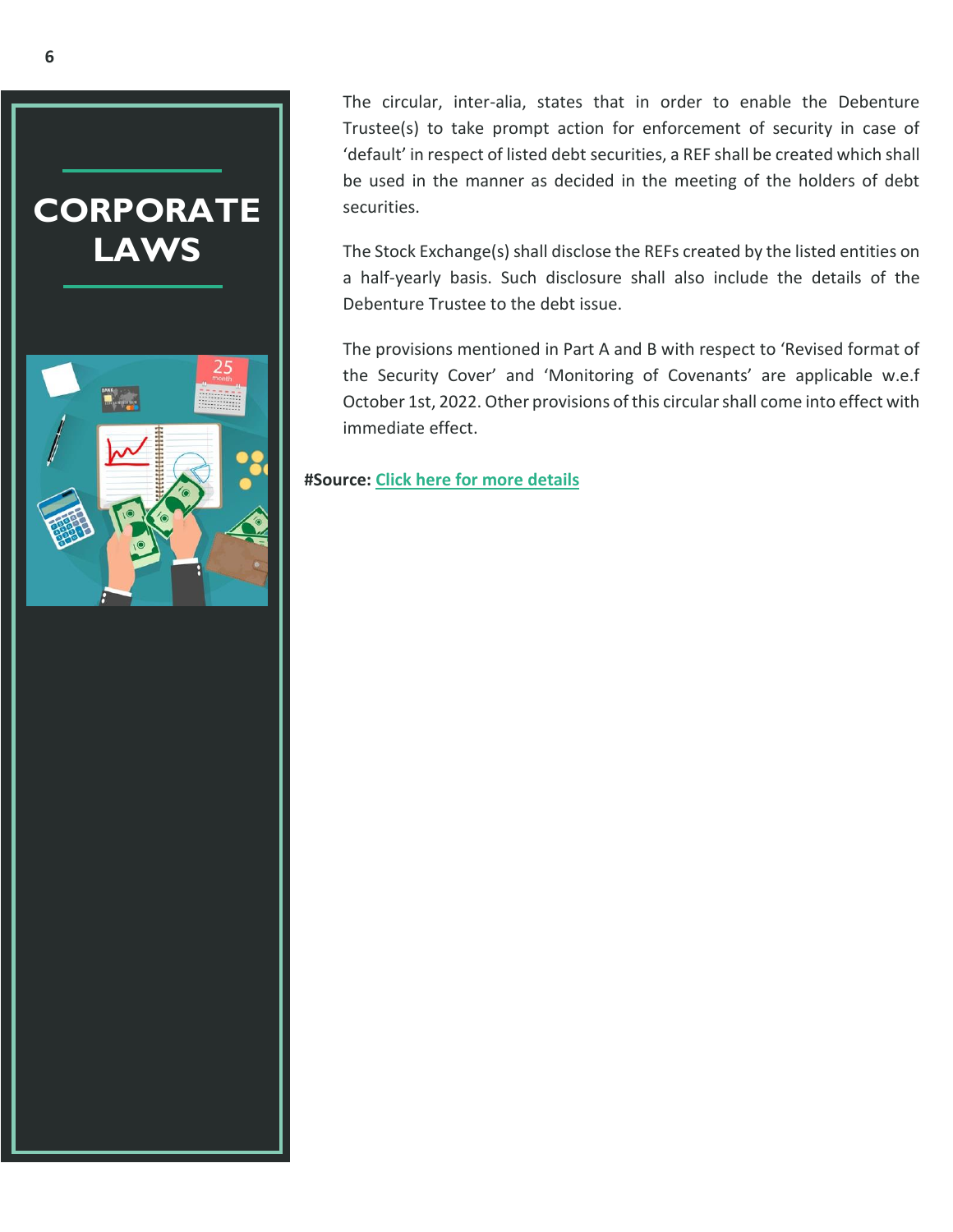

### <span id="page-7-0"></span>**CBDT ISSUES CIRCULAR REGARDING USE OF FUNCTIONALITY UNDER SECTION 206AB AND 206CCA OF THE INCOME TAX, 1961**

Two new sections 206AB and 206CCA were inserted in the Income-tax Act 1961 which took effect on 1st July, 2021. In order to ease this compliance burden, the Income-tax Department came out with the functionality "Compliance Check for Section 206AB & 206CCA", which was made available through reporting portal of the Income-tax Department. It enabled the tax deductor or the collector to feed the single PAN (PAN search) or multiple PANs (bulk search) of the deductee or collectee.

- 1. The provision of higher TDS under section 206AB is not applicable to tax to be deducted under sections 194-IA, 194-18 and 194M. This is in addition to the already existing provision of its non-applicability on tax to be deducted under sections 192, 192A, 194B, 194BB, 194LB and 194N.
- 2. The definition of a specified person has been amended in both section 206AB and section 206CCA. Now "specified person" means a person who satisfies both the following conditions:
	- a. He has not furnished the return of income for the assessment year relevant to the previous year immediately preceding the financial year in which tax is required to be deducted/collected. The previous year to be counted must be the one whose return filing date under subsection ( I) of section 139 has expired.
	- b. The aggregate of tax deducted at source and tax collected at source is rupees fifty thousand or more in that previous year.
- 3. It has been provided that provisions of section 206AB will not apply in case of deduction of tax on the transfer of virtual digital asset (YDA) under section 1945 of the Act to a person being an individual or Hindu undivided family, whose sales, gross receipts or turnover from the business carried on by him or profession exercised by him does not exceed one crore rupees in case of business or fifty lakh rupees in case of the profession, during the financial year immediately preceding the financial year in which such YDA is transferred or if such person does not have any income under the head " Profit and gains of business or profession.
- 4. A list of specified persons is prepared as of the start of the financial year 2022-23, taking the previous year 2020-2 1 as the relevant previous year. The list contains names of the taxpayers who did not file a return of income for the assessment year 2021-22 and have an aggregate of TDS and TCS of fifty thousand rupees or more in the previous year 2020-21.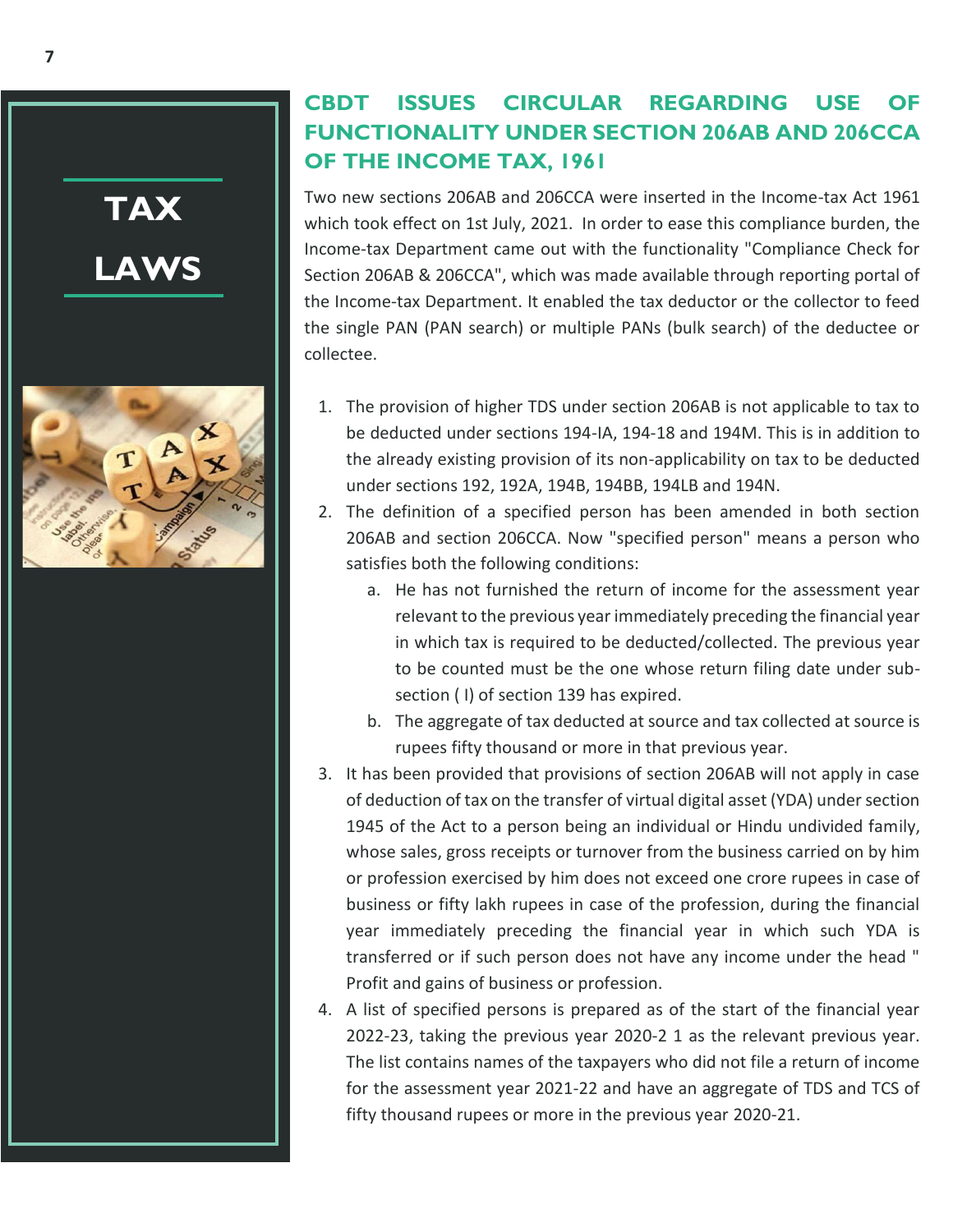

- 5. During the financial year 2022-23, no new names are added to the list of specified persons. This is a taxpayer-friendly measure to reduce the burden on tax deductor and collector of checking PANs of non-specified persons more than once during the financial year.
- 6. If any specified person files a valid return of income (filed & verified) for the assessment year 202 1-22 during the financial year 2022-23, his name would be removed from the list of specified persons. This would be done on the date of filing of the valid return of income during the financial year 2022-23.
- 7. If any specified person files a valid return of income (fi led & verified) for the assessment year 2022-23, his name would be removed from the list of specified persons. This would be done on the due date for filing of the return of income for A Y 2022-23 or on the date of actual filing of valid return (filed & verified), whichever is later
- 8. The deductor or the collector may check the PAN in the functionality at the beginning of the financial year and then he is not required to check the PAN of a non-specified person during that financial year.
- 9. It may be noted that as per the provisos of Section 206AB & 206CCA, the specified person shall not include a non-resident who does not have a permanent establishment (PE) in India. Since the functionality does not have the visibility of non-residents having PE in India, there is a likelihood that non-residents having PE in India may not get reflected in this list. Tax Deductors & Collectors are expected to carry out necessary due diligence in respect of non-residents regarding the applicability of section 206AB and section 206CCA to them.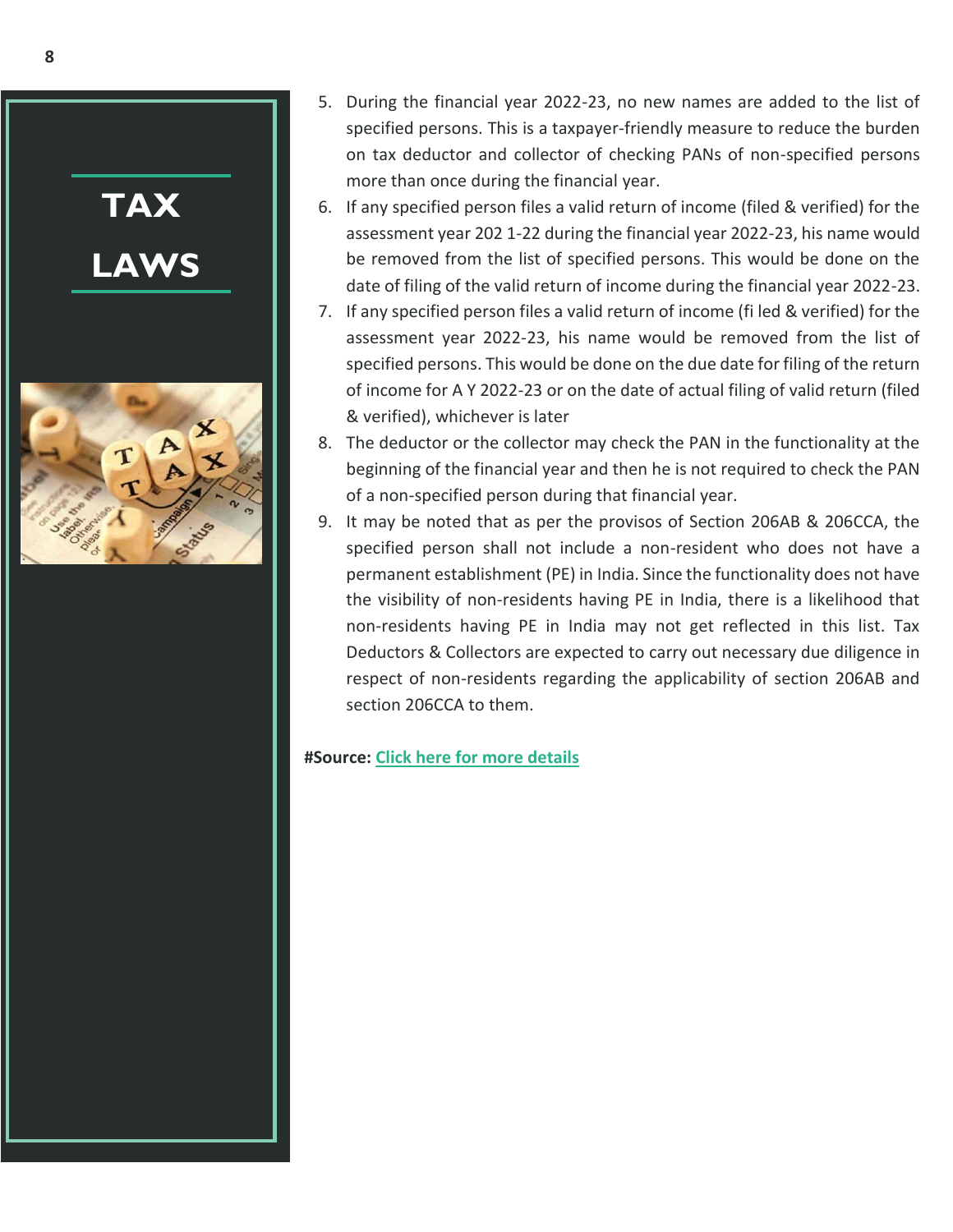

### <span id="page-9-0"></span>**CBDT ISSUES GUIDELINES UNDER CLAUSE (23FE) OF SECTION 10 OF THE INCOME-TAX ACT, 1961**

The Finance Act, 2020, inter-alia, inserted clause (23FE) in section 10 of the Income-tax Act, 1961 to provide for exemption to wholly-owned subsidiaries of Abu Dhabi Investment Authority (ADIA), sovereign wealth funds (SWF) and pension funds (PF) on their income in the nature of dividend, interest and longterm capital gains arising from the investment made in infrastructure in India, during the period beginning with 01.04.2020 and ending on 31.03.2024 subject to fulfilment of certain conditions.

On 9th May 2022 a circular No. 9 of 2022 amended the following provisions of clause (23FE) of section 10 of the Act:

- Amended item (c) of sub-clause (iii) thereof to allow an exemption for investment by a specified person in Category I or II Alternative Investment Funds which invest in one or more of the companies, enterprises or entities as referred to in item 'b'.
- Inserted item (d) in sub-clause (iii) thereof, to allow investment by the specified person in a domestic company set up and registered on or after 01.04.2021, having a minimum of 75 per cent investments in eligible infrastructure entity;
- Inserted item (e) in sub-clause (iii) thereof, to allow investment by specified person in a Non-Banking Financial Company registered as an Infrastructure Finance Company or in an Infrastructure Debt Fund (hereinafter referred to as NBFC), having minimum 90 per cent lending in eligible infrastructure entity;
- Inserted Explanation 3 thereof, to provide that the method for determination of 50 per cent, 75 per cent or 90 per cent investment referred to in item (c), (d) or (e) of sub-clause (iii) of the said clause (23FE) shall be prescribed by the Central Government;
- inserted fourth proviso thereof,(c) of sub-clause (iii), has an investment of less than a hundred per cent in eligible infrastructure entity or in InvIT, income accrued or arisen to, or received by, or attributable to such investment, directly or indirectly, which is exempt under this clause shall be calculated proportionately to the investment made in eligible infrastructure entity or in InvIT, in the prescribed manner.
- Inserted fifth proviso thereof (d) of sub-clause (iii), has an investment of less than a hundred per cent in eligible infrastructure entity, income accrued or arisen to, or received by, or attributable to such investments, directly or indirectly, which is exempt under this clause shall be calculated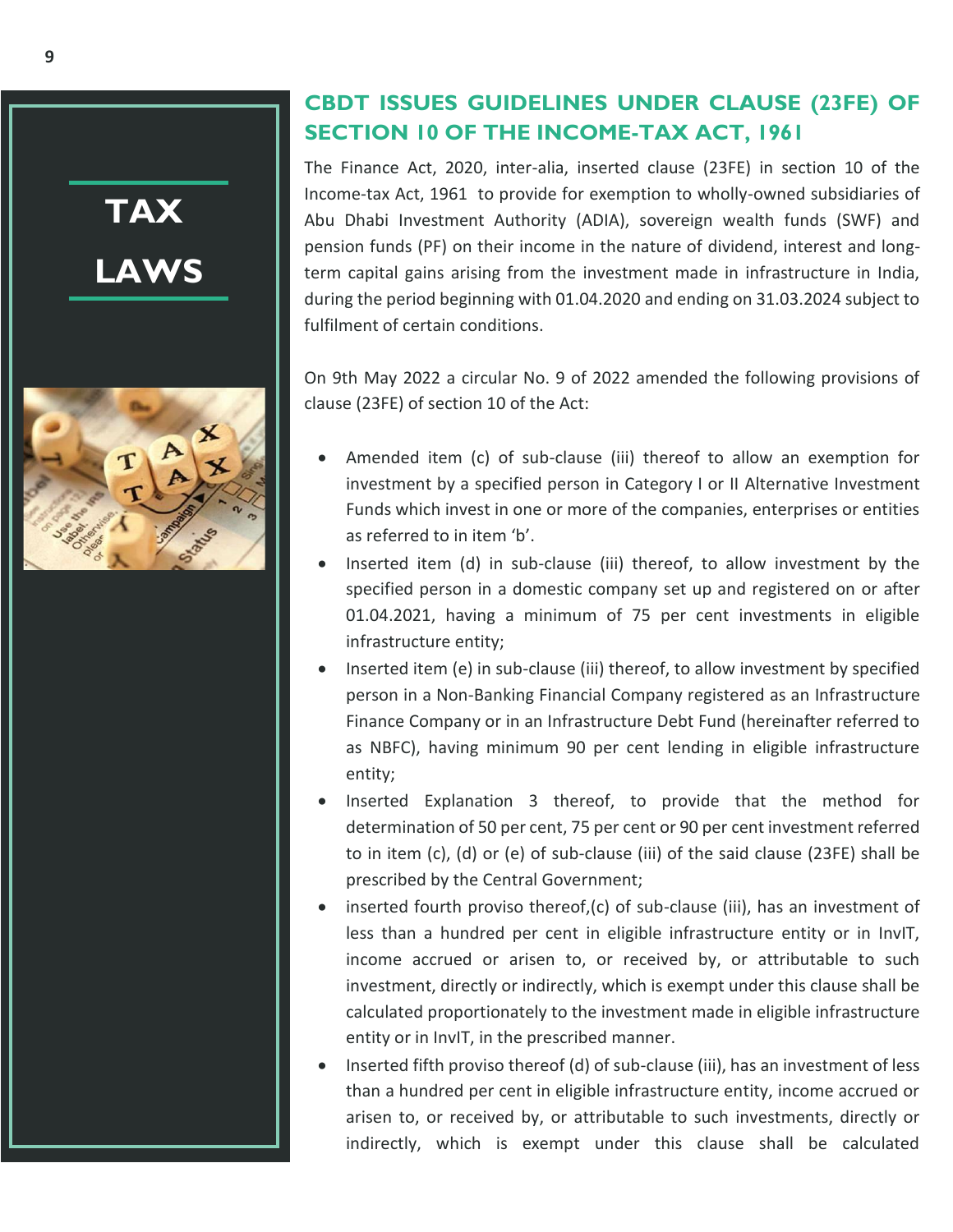

proportionately to the investment made in eligible infrastructure entity, in the prescribed manner.

- inserted sixth proviso thereof (e) of sub-clause (iii), has lending of less than hundred per cent in eligible infrastructure entity, income accrued or arisen to, or received by, or attributable to such borrowing, directly or indirectly, which is exempt under this clause shall be calculated proportionately to the lending in eligible infrastructure entity, in the prescribed manner.
- First proviso to clause (23FE) of section 10 of the Act provides that if any difficulty arises regarding interpretation or implementation of the provisions of the said clause, the Board may, with the approval of the Central Government, issue guidelines for the purpose of removing the difficulty. In exercise of the powers under this proviso, Board, with the approval of the Central Government, hereby issues the following guidelines:

### **Key Guidelines**

### **4.1. Transfer of investment within 3 years by the specified person or AIF/ domestic Company/NBFC**

4.1.1 As per clause (23FE) of section 10 of the Act, any income of a specified person in the nature of dividend, interest or long-term capital gains arising from an investment made by it in India, whether in the form of debt or share capital or unit, is exempt from income tax subject to certain conditions. One of such conditions is prescribed in sub-clause (ii) of clause (23FE) of section 10 of the Act

4.1.2. In such cases, as per the third proviso to clause (23FE) of section 10 of the Act, any income which has not been included in the total income of the specified person due to the provisions of this clause, shall be chargeable to income-tax as the income of the identified person of the previous year during which such specified person fails to satisfy any of the conditions of the said clause.

4.1.3. In this context, it is hereby clarified that any capital gain accruing or arising on the transfer of such investments (which have been transferred in violation of the three years'' rule) will be treated as given in the circular

4.1.4. Further any interest or dividend on such investments (which is transferred in violation of the three years' rule) which has been exempted from income-tax under clause (23FE) of section 10 of the Act in the earlier years, will be subjected to tax in the hands of the specified person as the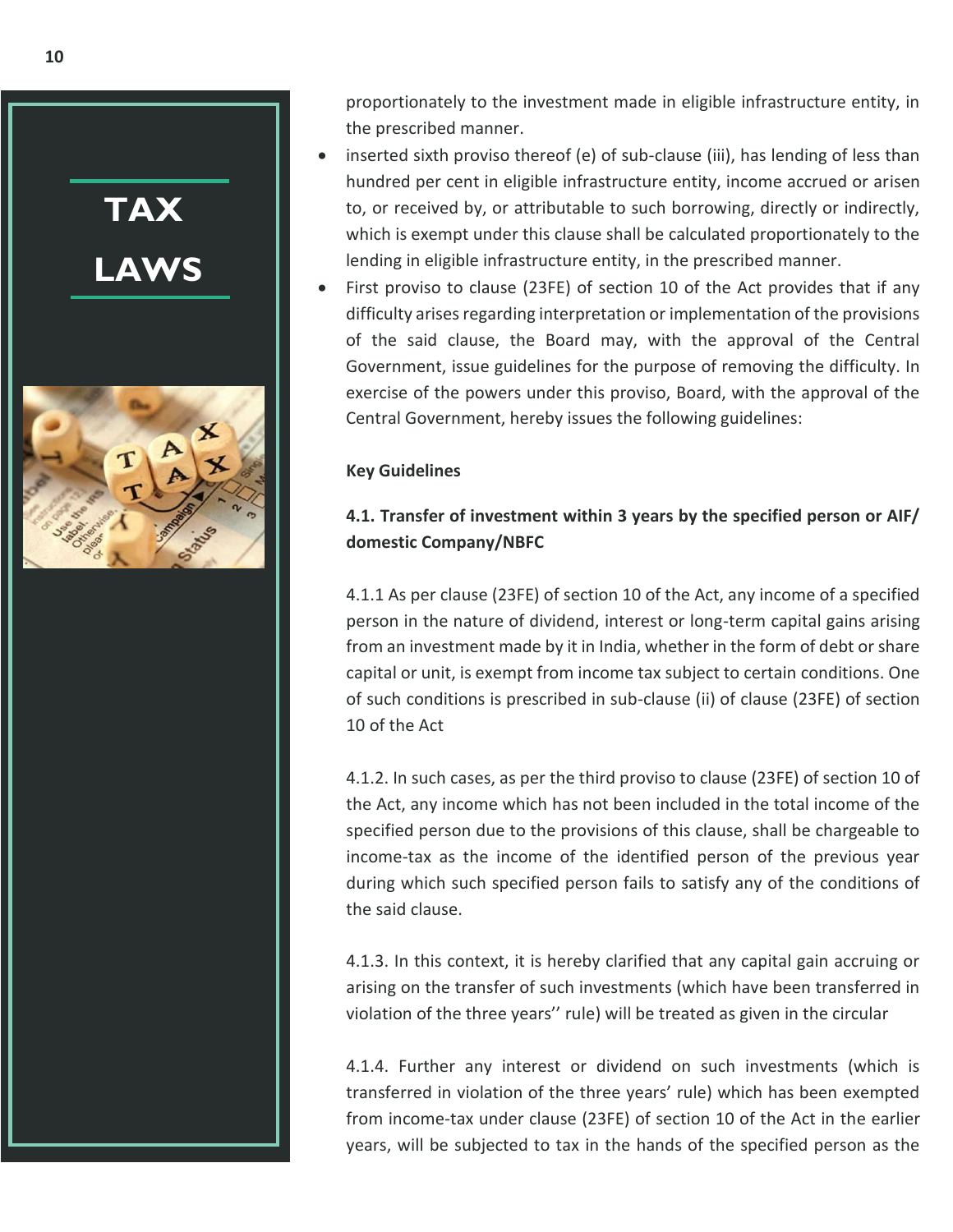

income of the previous year in which such investment is transferred in violation of the three-year rule by the specified person or AIF or domestic company or NBFC, as the case may be.

#### **4.2. Eligible infrastructure entity carrying on other businesses as well**

4.2.1. A specified person may invest in an eligible infrastructure entity. Such investment by specified person may be either directly or through an AIF or a domestic company or NBFC

4.2.2. In order to remove difficulty to the taxpayer, it is clarified that if eligible infrastructure entity carries on businesses other than the business of developing, or operating and maintaining, or developing, operating and maintaining any infrastructure facility as defined in the Explanation to clause (i) of sub-section (4) of section 80-IA of the Act or such other business as the Central Government may, by notification in the Official Gazette, specify in this behalf (hereinafter referred as "eligible activity"), the exemption could still be provided if the profit before tax of the eligible infrastructure entity from eligible activity is 50% or more of the total profit before tax of the eligible infrastructure entity.

4.2.3. Where investment has been made by the specified person, either directly or through AIF or domestic company or NBFC, in different eligible infrastructure entities and one or more of such eligible infrastructure entities are hybrid infrastructure entities, exemption under rule 2DCA of the rules shall be computed as follows: (a) in respect of the hybrid infrastructure entities as per paragraph 4.2.2 of these guidelines; (b) in respect of other eligible infrastructure entities, as per rule 2DCA of the rules, to the extent attributable to the investment in such entities.

### **4.3. Violation of 50 per cent, 75 per cent or 90 per cent condition as per item (c), (d) or (e) of sub-clause (iii) of clause (23FE) of section 10 of the Act**

4.3.1. Item (c), (d) and (e) of the said sub-clause (iii) of clause (23FE) of section 10 of the Act provide a threshold of minimum investment in an eligible infrastructure entity or InvIT.

4.3.2. To remove the difficulties, it is hereby clarified that if the AIF or domestic company or NBFC, as referred to in item (c), (d) or (e) of the said sub-clause, fails to meet the threshold of minimum investment in an eligible infrastructure entity or InvIT, as the case may be, during any subsequent previous year.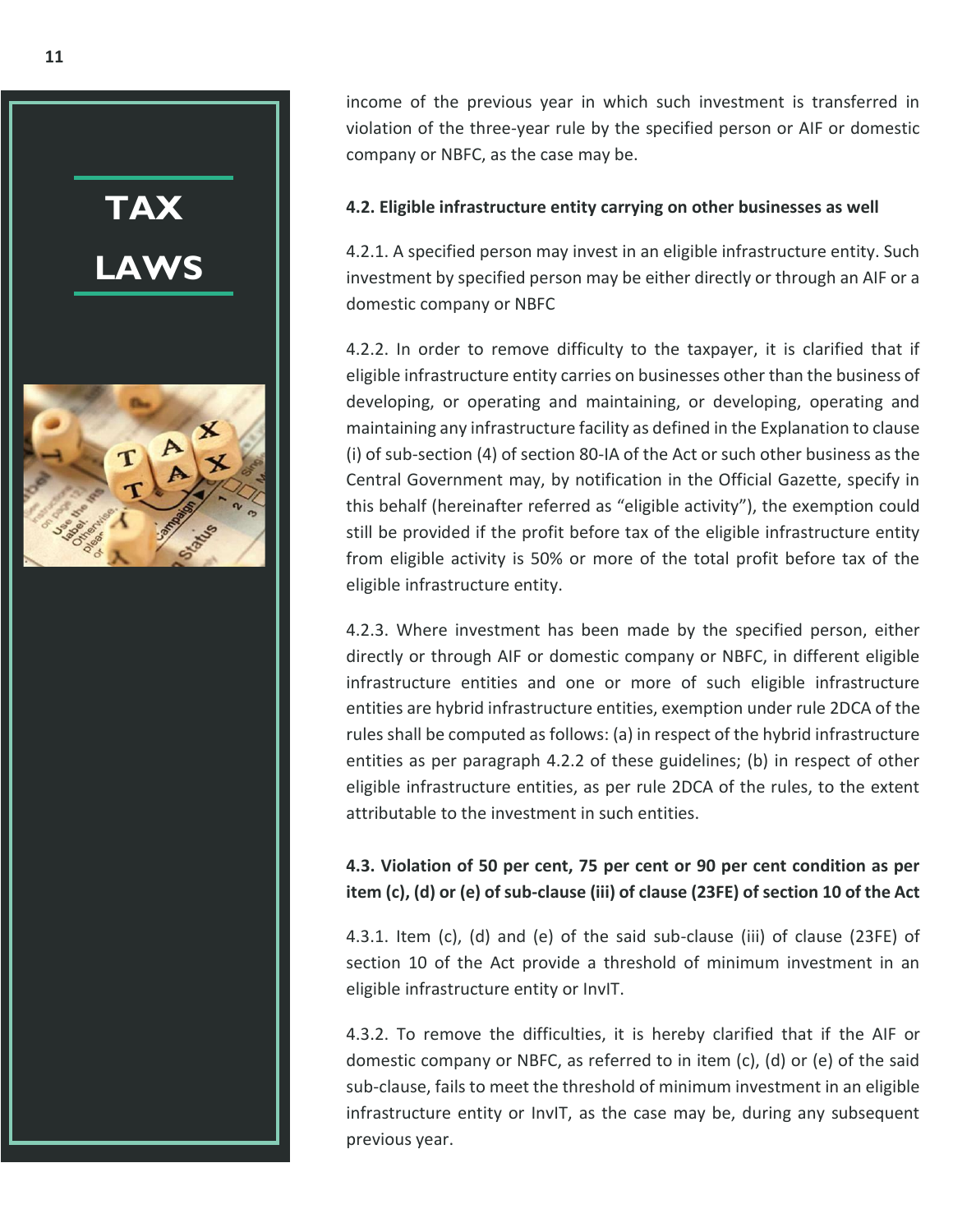

**4.4. Violation of one or more conditions in clause (23FE) of section 10 of the Act or rules thereunder or under the notification exempting the specified person under the said clause.**

4.4.1. The exemption provided to the specified person under clause (23FE) of section 10 of the Act is subject to certain conditions provided under the said clause, relevant rules and also specific conditions provided in the notification issued in the case of the specified person.

4.4.2. The conditions provided under clause (23FE) of section 10 of the Act or prescribed under Rule 2DB of the Rules or under Circular No 15 of 2020, dated the 22nd July 2020 with F No. 370142/26/2020-TPL are essential conditions, as may be applicable, without which there is no case of an exemption under clause (23FE) of section 10 of the Act.

4.4.3. Para 4.3 carves out an exception to the "general rule" and provides that in case of violation of minimum threshold by the AIF or domestic company or NBFC, exemption under the said clause shall not be available to the specified person the previous year in which the violation took place and all subsequent previous years.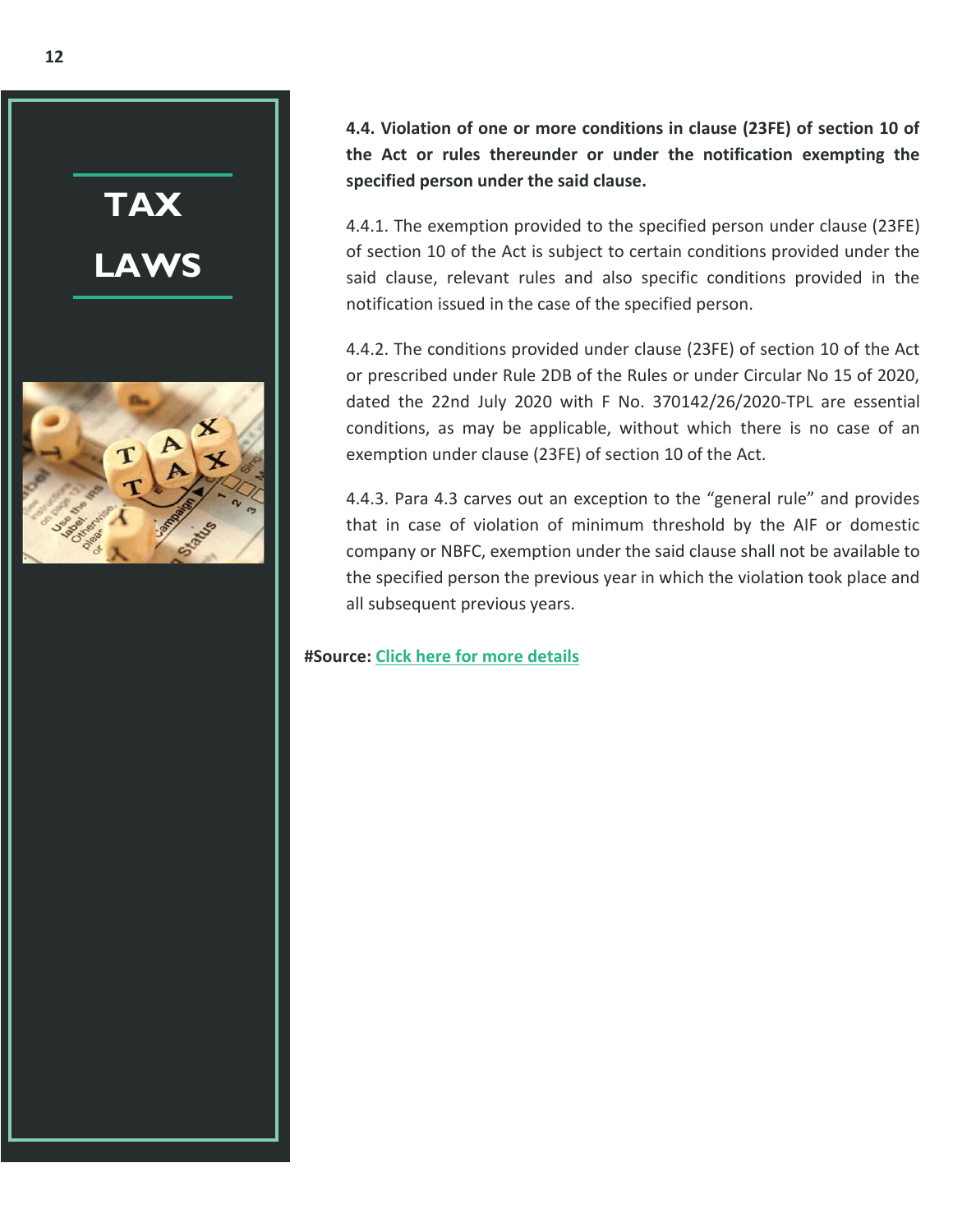

### <span id="page-13-0"></span>**CBDT NOTIFIES THE FACELESS PENALTY (AMENDMENT) SCHEME, 2022**

The Central Board of Direct Taxes has notified the Faceless Penalty (Amendment) Scheme, 2022. It shall come into force from the date of 27th May 2022. Notification No. 54/2022/F. No. 370142/51/2020-TPL (Part III).

| Sr. No. | Amendment                                                                                                                                                                                                                                                                                                                                                                                                                             |  |
|---------|---------------------------------------------------------------------------------------------------------------------------------------------------------------------------------------------------------------------------------------------------------------------------------------------------------------------------------------------------------------------------------------------------------------------------------------|--|
| 1.      | <b>Omitted: Paragraph 4 (A)(1)</b><br>the words —and vest it with the jurisdiction to impose penalty in<br>accordance with the provisions of this Scheme   shall be omitted.<br>(II) clause (ii) shall be omitted                                                                                                                                                                                                                     |  |
| 2.      | Substituted: Paragraph 4 (A)(III)<br>for the words "as may be required for the purposes of imposing<br>penalty" and the words "as may be required for the purposes of<br>imposing penalty and the term penalty unit  , wherever used in<br>this Scheme, shall refer to an Assessing Officer having powers so<br>assigned by the Board"                                                                                                |  |
| 3.      | Substituted: Paragraph 4 (A)(IV)<br>in clause (iv), for the words "and such other functions as may be<br>required for the purposes of review, and specify their respective<br>jurisdiction", the words "and such other functions as may be<br>required for the purposes of review and the term "penalty review<br>unit", wherever used in this Scheme, shall refer to an Assessing<br>Officer having powers so assigned by the Board" |  |
| 4.      | <b>Omitted: Paragraph 4 (B)(4)</b><br>the words: the Regional Faceless Penalty Centres", "Regional<br>Faceless Assessment Centre" and "Regional Faceless Penalty<br>Centre"                                                                                                                                                                                                                                                           |  |
| 5.      | Substituted: Paragraph 5 (1)(B) for clause (xv) to (xxii)<br>(xv) the penalty unit shall, after considering the material on record<br>including the response furnished, if any, as referred to in clauses                                                                                                                                                                                                                             |  |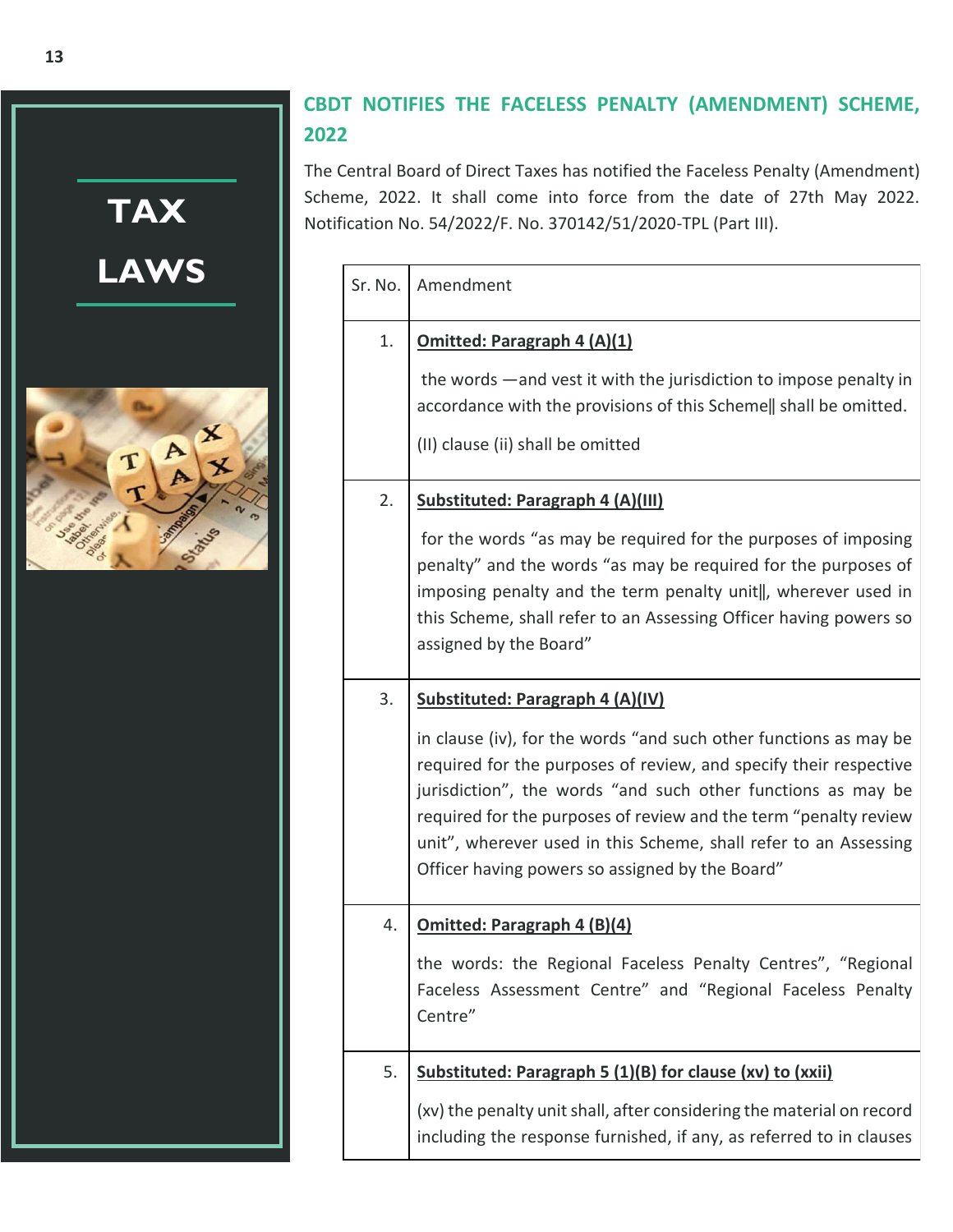

|    | (viii), (x) and (xii) or report, if any, as referred to in clause (xiv),<br>propose as mentioned in the notification                                                                                                 |  |
|----|----------------------------------------------------------------------------------------------------------------------------------------------------------------------------------------------------------------------|--|
|    | (xvi) the National Faceless Penalty Centre, in accordance with the<br>guidelines issued by the Board.                                                                                                                |  |
|    | (xvii) the penalty unit shall, in the case referred to in sub-clause<br>(a) of clause xvi, pass the order imposing the penalty and serve<br>the same on the assessee through the National Faceless Penalty<br>Centre |  |
|    | (xviii) the penalty unit shall, in the case referred to in sub-clause<br>(b) of clause xvi, drop the penalty proceedings and send the<br>intimation to the assessee through the National Faceless Penalty<br>Centre  |  |
| 6. | <b>Omitted: Paragraph 6</b>                                                                                                                                                                                          |  |
| 7. | <b>Substituted: Paragraph 8</b>                                                                                                                                                                                      |  |
|    | (A) for the brackets, figures and words "(i) For the purposes of the<br>Scheme", the words "For the purposes of the Scheme"                                                                                          |  |
|    | <b>Omitted: Paragraph 8 (B)</b>                                                                                                                                                                                      |  |
|    | In clause (b), the words "Regional Faceless Penalty Centres"                                                                                                                                                         |  |
| 8. | <b>Substituted: Paragraph 9</b>                                                                                                                                                                                      |  |
|    | 9. Authentication of electronic record: For the purposes of this<br>Scheme, an electronic record                                                                                                                     |  |
|    | shall be authenticated by,-                                                                                                                                                                                          |  |
|    | (i) the National Faceless Penalty Centre by way of electronic<br>communication;                                                                                                                                      |  |
|    | (ii) the penalty unit or the penalty review unit or technical unit or<br>verification unit, as the case may                                                                                                          |  |
|    | be, by affixing digital signature;                                                                                                                                                                                   |  |
|    | (iii) assessee or any other person, by affixing his digital signature<br>or under electronic verification                                                                                                            |  |
|    | code, or by logging into his registered account in the designated                                                                                                                                                    |  |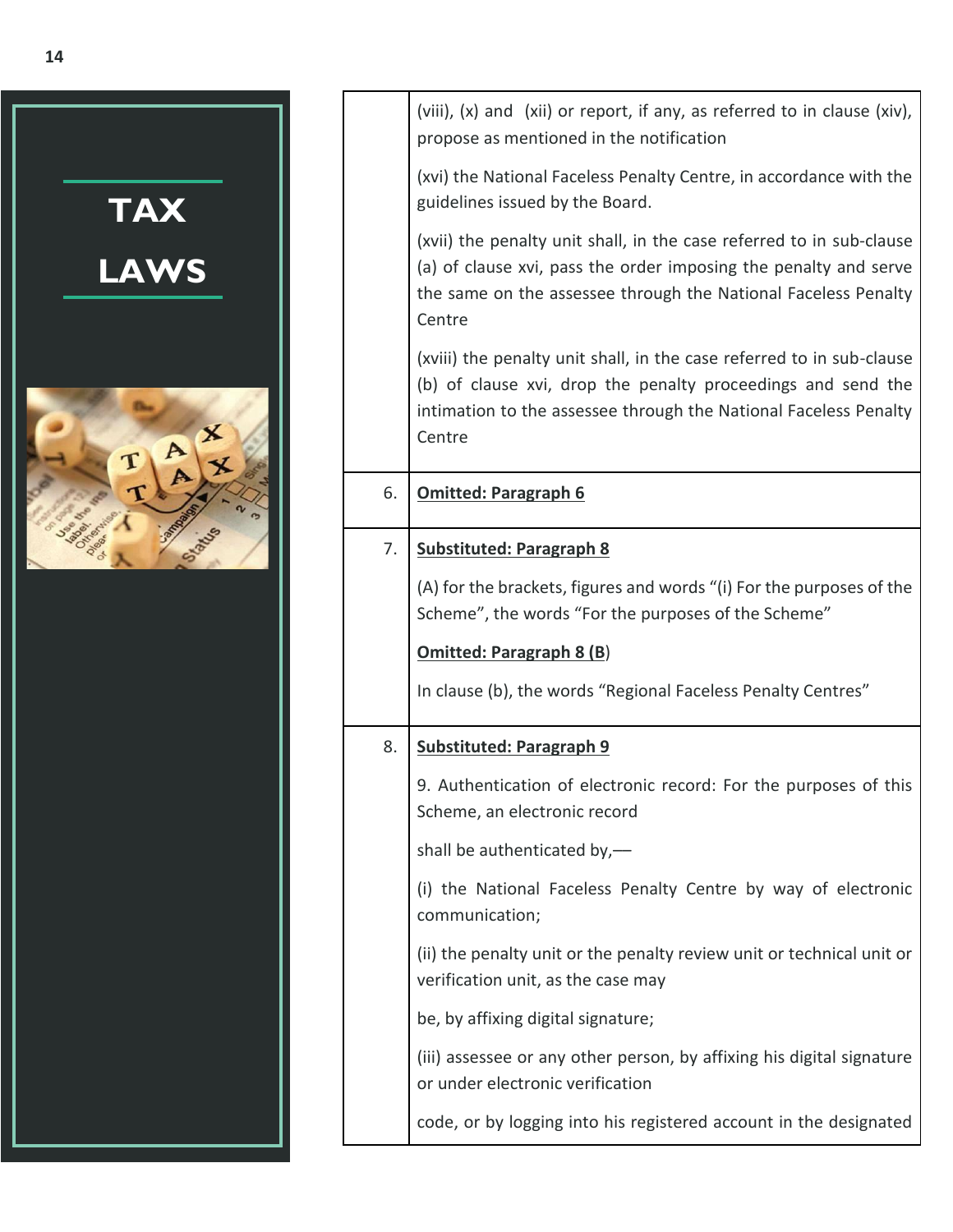

|    | portal.<br>Explanation. $-$ For the purpose of this paragraph, $-$ electronic<br>verification code   shall have the same<br>meaning assigned to it in the Explanation to sub-rule (3) of rule 12<br>of the Rules.                                                                                                                                                |  |  |
|----|------------------------------------------------------------------------------------------------------------------------------------------------------------------------------------------------------------------------------------------------------------------------------------------------------------------------------------------------------------------|--|--|
| 9. | <b>Omitted: Paragraph 11 (A)</b>                                                                                                                                                                                                                                                                                                                                 |  |  |
|    | in sub-paragraph (1), the words: or Regional Faceless Penalty<br>Centre".                                                                                                                                                                                                                                                                                        |  |  |
|    | Substituted: Paragraph 11 (B)                                                                                                                                                                                                                                                                                                                                    |  |  |
|    | (3) Where the request for a personal hearing has been received,<br>the income-tax authority of the relevant unit shall allow such<br>hearing, through National Faceless Penalty Centre.                                                                                                                                                                          |  |  |
|    | (4) Hearing referred to in sub-paragraph (3) shall be conducted<br>exclusively through video conferencing or video telephony,<br>including the use of any telecommunication application software<br>which supports video conferencing or video telephony, to the<br>extent technologically feasible, in accordance with the procedure<br>laid down by the Board. |  |  |
| 10 | <b>Omitted: Paragraph 12</b>                                                                                                                                                                                                                                                                                                                                     |  |  |
|    | The words "the Regional Faceless Penalty Centre"<br>The clause (ix), shall be omitted                                                                                                                                                                                                                                                                            |  |  |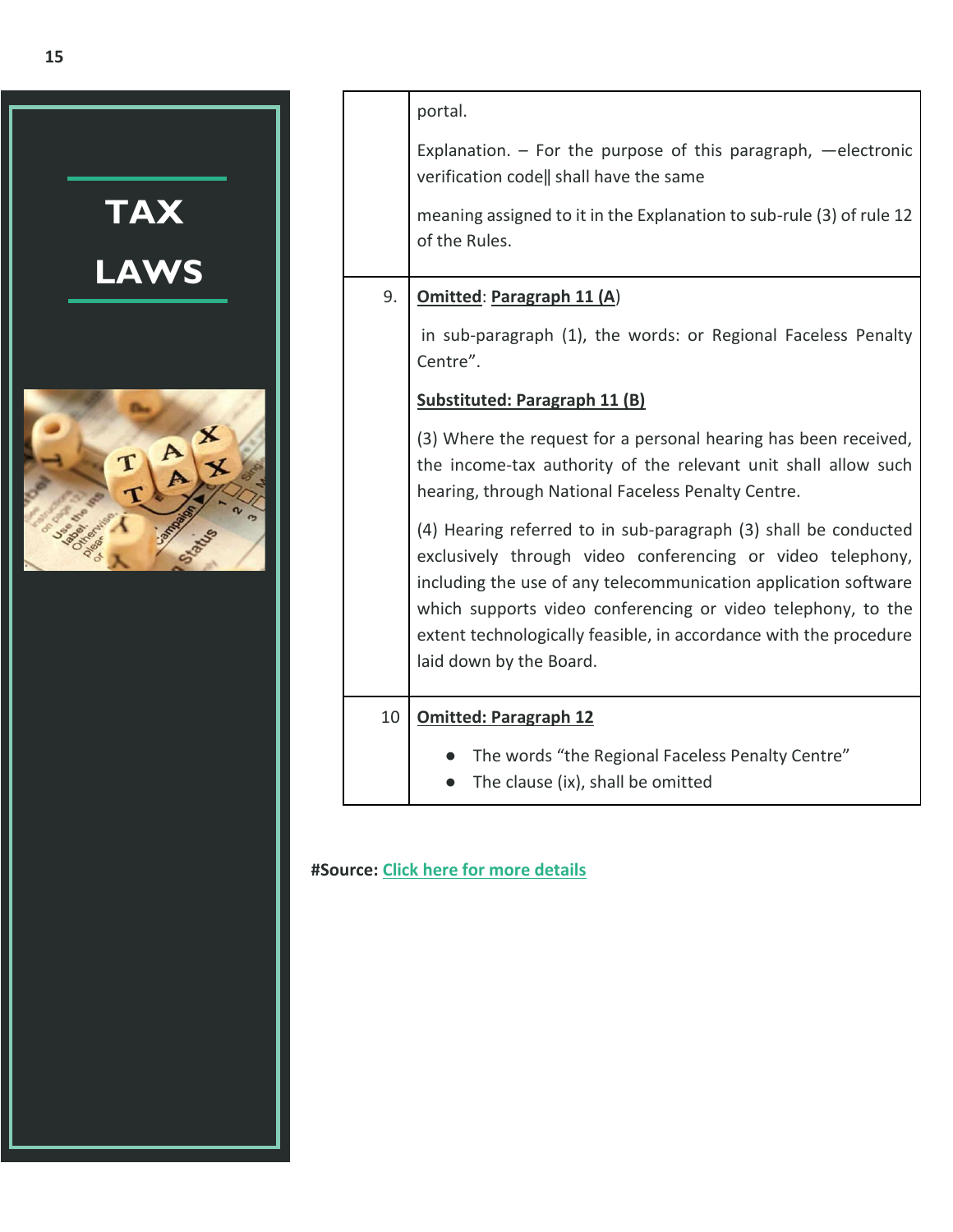## <span id="page-16-0"></span>**OTHER LAWS**



### **MINISTRY OF POWER NOTIFIES THE TIMELINES FOR THE REPLACEMENT OF EXISTING METERS WITH SMART METERS**

The Ministry of Power on 26th May 2022 notified the timelines for replacing existing meters with smart meters with a prepayment feature. This notification is in suppression of notification dated 17th August 2021.

All consumers (other than agricultural consumers) in areas with a communication network, shall be supplied electricity with Smart Meters working in prepayment mode, conforming to relevant IS, within the timelines specified below:

1. All Union Territories, all electrical divisions with high AT&C Loss (Urban Areas with AT&C loss >15% and rural areas with AT&C loss >25%), Industrial and Commercial consumers, and all Government offices at the Block level and above, shall be metered with smart meters, with prepayment mode, by 31st December 2023

These areas shall also be covered for smart Distribution Transformer (DT) metering by the Advanced Metering Infrastructure Service Provider (AMISP), on a priority basis, by 31st March 2023.

The State Regulatory Commission may, by notification, extend the said period of implementation, giving reasons to do so, only twice but not more than six months at a time, for a class or classes of consumers or for such areas as may be specified in that notification

- 2. All other areas shall be metered with smart meters, with prepayment mode, by 31st March 2025, and smart Distribution Transformer (DT) metering shall be completed by 31st December 2023.
- 3. All feeders shall be metered by 31st December 2022.
- 4. All the feeder meters shall be made communicable under National Feeder Monitoring System (NFMS) by 31st December 2022 and shall have Automatic Meter Reading (AMR) facility or shall be covered under Advanced Metering Infrastructure (AMI)
- 5. In areas which do not have a communication network, installation of prepayment meters, conforming to relevant IS, may be allowed by the respective State Electricity Regulatory Commission.
- 6. All consumer connections, having current-carrying capacity beyond that specified in relevant IS, may be provided with meters with smart meters having an AMR facility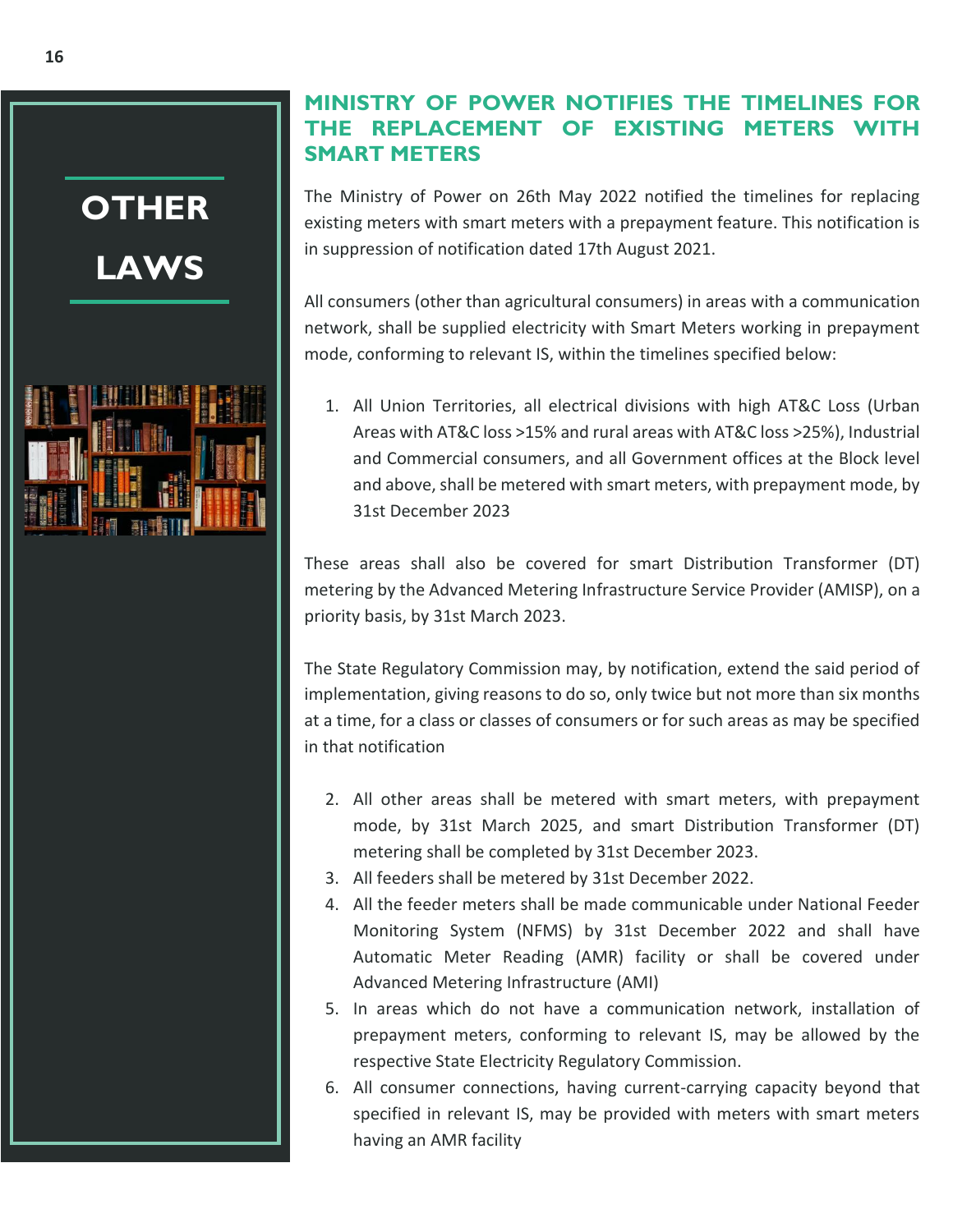

7. Distribution Transformers (DTs) and High Voltage Distribution System (HVDS) transformers having a capacity of less than 25 kVA and DTs feeding only agricultural consumers may be excluded from the above timelines.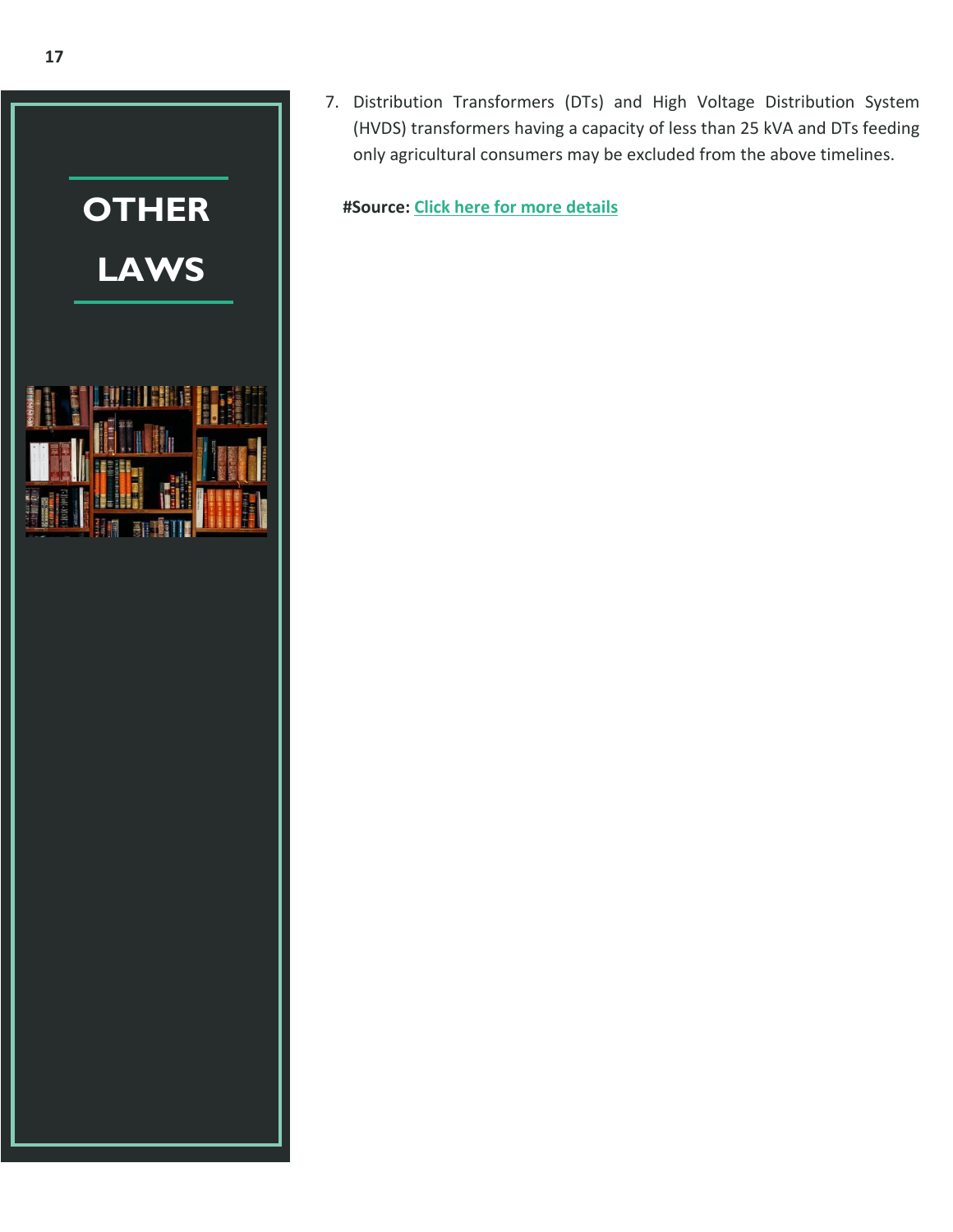**JUDICIAL INSIGHT**



### **CIRP CAN BE INITIATED DESPITE PENDENCY OF PROCEEDINGS BEFORE DRT, SARFAES**

### *Facts of case:*

- It is submitted that the Appellant obtained three Credit facility from the financial Creditor/1st Respondent to develop the mall for a tune of Rs. 5,20,00,000/- on various dates by offering the property in town bearing survey nos. 80 to 85 of Managiri bit village, KK Nagar Madurai North Taluk as collateral. Though the financial Credits obtained from the 1st Respondent Bank on various occasions, they have also repaid the interest without any default so far.
- However, the first Respondent Bank initiated proceedings under Section 7 of I & B Code,2016 before the Adjudicating Authority (NCLT Chennai) alleging certain defaults.
- However, the 1st Respondent did not brought to the knowledge of the Hon'ble NCLT that it had earlier issued a demand notice to the Appellant under Section 13 (2) of SARFAESI ACT, 2002 on 30.08.2018 for a default of Rs. 14,14,61,066/- followed by paper publication dated 27.09.2018.
- The authorised officer took symbolic possession of the property mortgaged as per Section 13(4) of the SARFAESI ACT, 2002. Thereafter, the subject property was attached with DRT Madurai Bench.
- It is submitted that the Hon'ble NCLT did not consider the fact that OA No. 497 of 2019 on the file of DRT Madurai against the Appellant for recovery of debts and the parallel application in CP 75 of 2021 before the Adjudicating Authority under Section 7 is amount to forum shopping.
- It is submitted that there is a symbolic and physical possession of the Appellant Company in the PBPT Proceedings and SARFAESI Proceedings, hence the initiation proceedings under Section 7 of the I & B Code, 2016 should have been kept in abeyance until the orders in PBPT had attained finality.
- The Ld. Counsel for applicant further submitted that the Proceedings before the Adjudicating Authority is barred by limitation and therefore prayed this Bench to allow the Appeal by setting aside the impugned order passed by the Adjudicating Authority in admitting and initiating the CIRP against the Corporate Debtor.

#### *Issues of the Case:*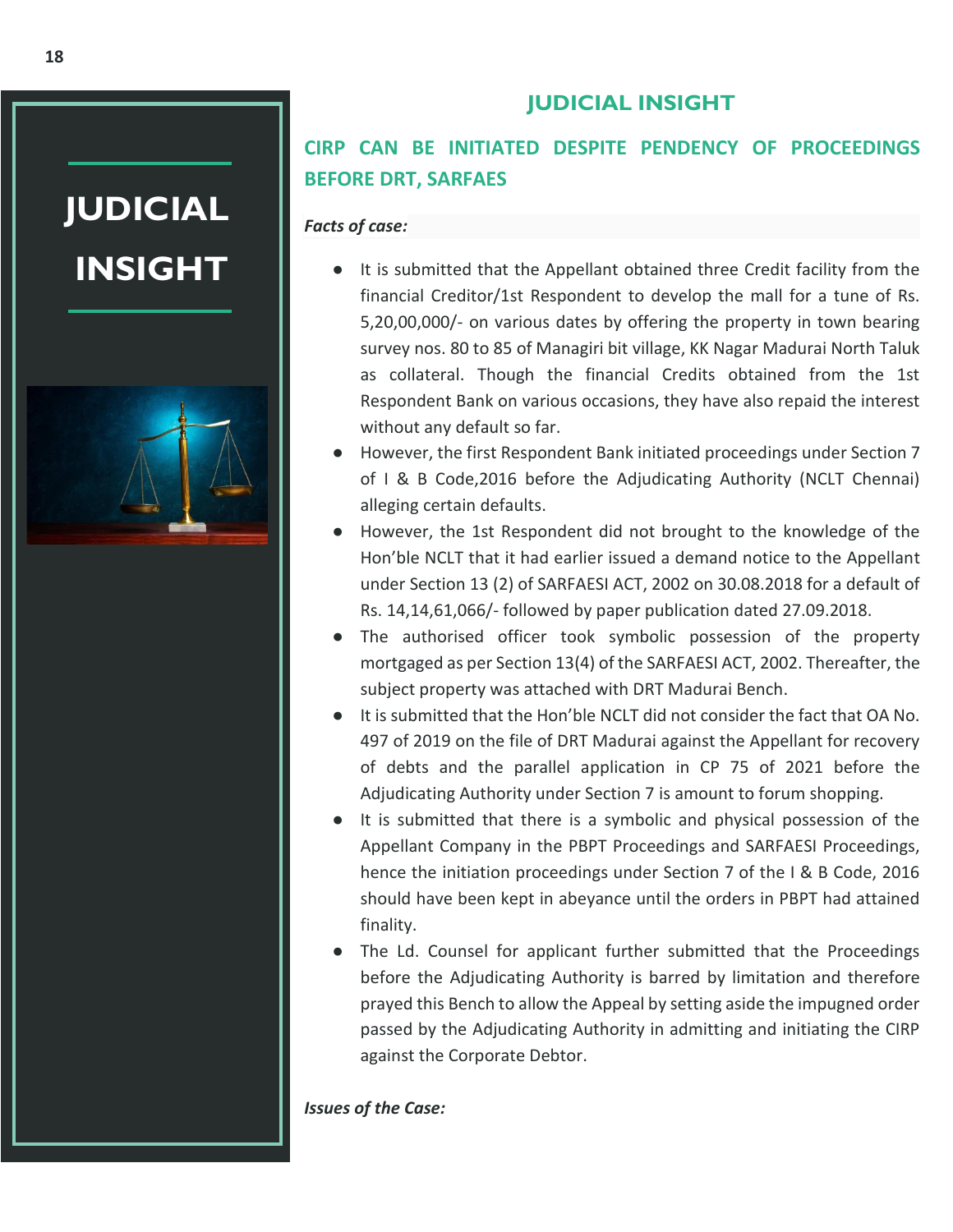

- 1. Whether the pendency of proceedings under SARFAESI ACT, DRT and before PBPT, prohibits the Respondent/financial Creditor for initiation of Proceedings under IBC, 2016?
- 2. Whether the debt and default is proved in respect of Corporate Debtor?
- 3. Whether the application is barred by limitation?
- 4. Whether the order under challenge is reasoned order dealing with all issues as raised by the Appellant/Corporate Debtor?

### *Observation of court:*

- 1. It is the case of the Appellant that the financial Creditor issued notice under Section 13(2) of the SARFAESI ACT, 2002 for a default of Rs. 14,14,61,066/- for almost 12 accounts and the financial Creditor has also filed an application bearing OA No. 497 of 2019 before the DRT Madurai against the Appellant/Corporate Debtor for recovery of debts Rs. 19,73,47,599/- and filing the application before the Adjudicating Authority for default in loan amount to the tune of Rs. 8,04,86,434/- with interest for the very same loan facility would amount to forum shopping and hence initiation of CIRP by the Adjudicating Authority cannot be maintained. Further, the Ld. Counsel submitted that an application being IA 844 of 2021 filed before the Adjudicating Authority praying the Authority to keep abeyance till the matter in reference no. R-1929 of 2020 before the prohibition of Benami Property Transaction Act, 1988 is decided.
- 2. The IBC, 2016 is a special enactment and is an act to consolidate and amend the laws relating to reorganisation and insolvency resolution of corporate persons, partnership firms and individual in a time bound manner for maximisation of value of assets of such persons, to promote entrepreneurship. As held by the Hon'ble Supreme Court the aim and object of the Code is not for recovery of debts but for Resolution of Corporate Persons. In this regard Section 238 of I & B Code, 2016.
- 3. In view of the above provision of law the financial Creditor/ Operational Creditor/Corporate Persons can file an application under Section 7 ,9 & 10 of the I & B Code, 2016 before the respective Adjudicating Authorities even though in respect of same any proceeding pending before other forums on the ground that the provisions of I & B Code, 2016 is overriding effect of other laws.
- 4. Form-1 dated 09.03.2021 filed by the Respondents/financial Creditor at part -IV regarding particulars of financial debt shown as Rs. 5,20,00,000/ and the Appellant has in para 6 of the counter filed before the Adjudicating Authority admitted that the Appellant obtained three credit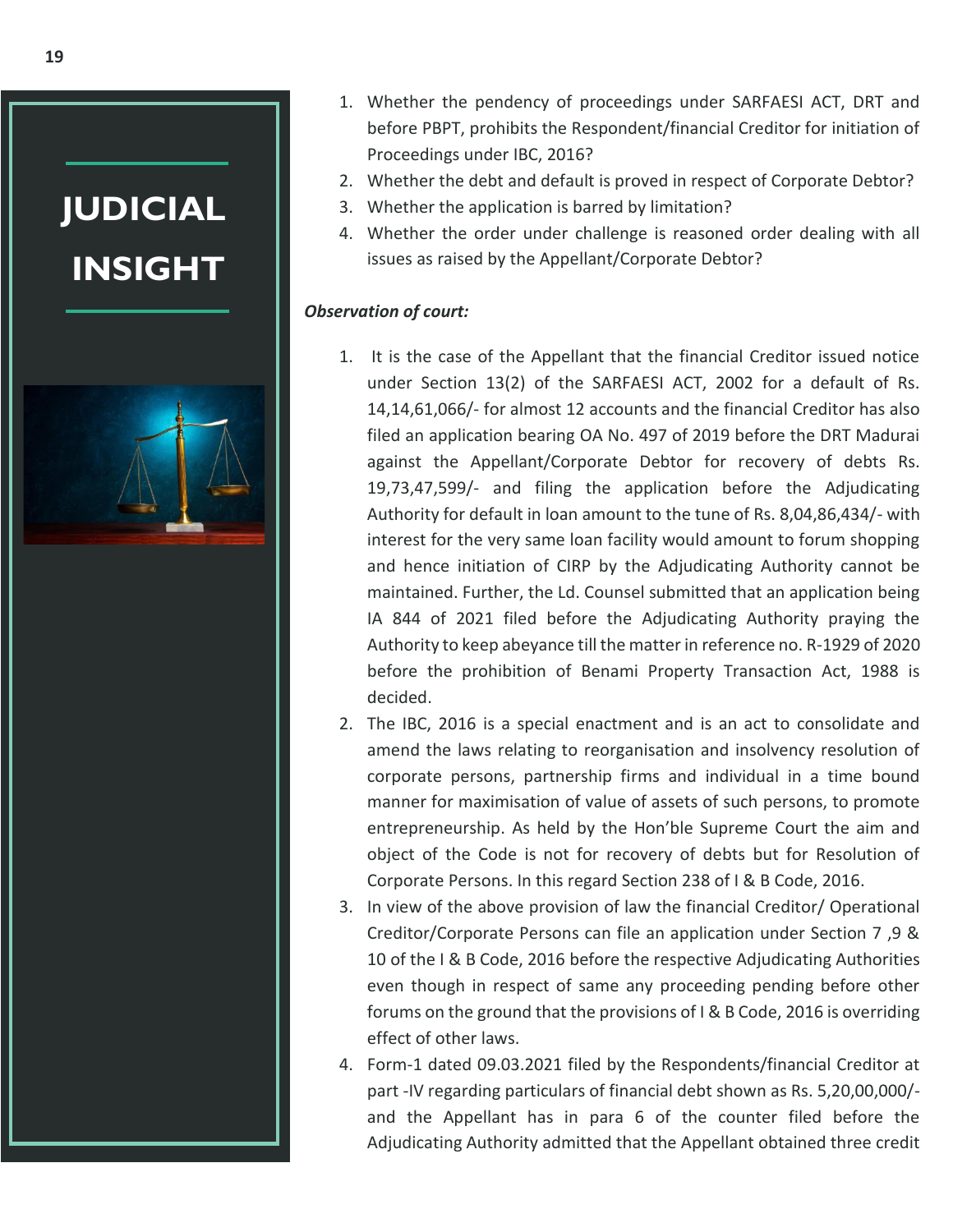

facility from the financial Creditor to a tune of Rs. 5,20,00,000/- on various dates by producing the subject property as collateral. In view of the reason the Appellant had admitted the debt and default.

- 5. The Respondent/financial Creditor in the application form-1 dated 09.03.2021 in part – IV column -2 with regard to date of default it is mentioned that the date of default is 31.05.2018, however the fact remains that the application filed by the Respondent/financial Creditor before the Adjudicating Authority is on 18.03.2021 which is within the period of limitation i.e. 3 years from the date of default as per Section 137 of the limitation Act since the limitation act applicable to the proceedings under IBC.
- 6. The order passed by the Adjudicating Authority in admitting the application filed by the 1st Respondent against the Corporate Debtor is a well-reasoned order and we do not find any legal or factual infirmity in the order and no interference is called for.

### *Decision:*

- The application under Section 7 filed by the financial Creditor before the Adjudicating Authority is very well maintained.
- The Adjudicating Authority also took the stand that the existence of debt and default had been proved beyond reasonable doubt.
- The application filed before the Adjudicating Authority is within the period of limitation and accordingly the point is answered against the Appellant.
- The Appeal sans merit and the same is dismissed. No order as to costs.

*Case Name: [Amar Vora v City Union Bank Ltd. \(NCLAT Chennai\) \(AT\) \(CH\) \(Ins\)](https://taxguru.in/wp-content/uploads/2022/05/Amar-Vora-v-City-Union-Bank-Ltd.-NCLAT-Chennai.pdf)  [No. 130 of 2022](https://taxguru.in/wp-content/uploads/2022/05/Amar-Vora-v-City-Union-Bank-Ltd.-NCLAT-Chennai.pdf)*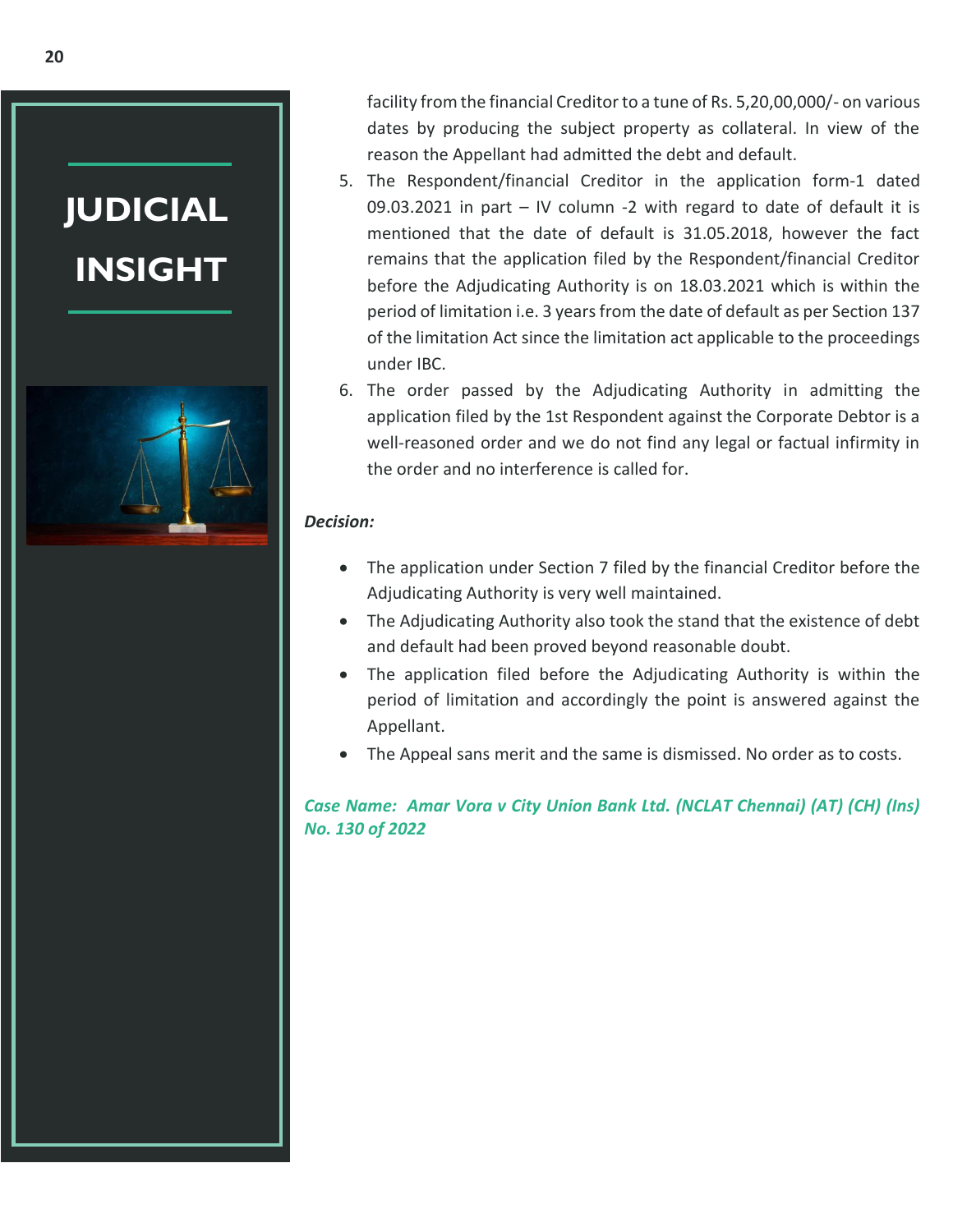

### **EMPLOYEES ELIGIBLE FOR GRATUITY FOR PERIOD BEFORE THEIR EMPLOYMENT IS REGULARISED: KARNATAKA HIGH COURT**

### *Facts of the case*

- The respondents (workers) were initially employed as daily wage workers. The Government by its order regularised the services of respondent No.1 with certain cut off dates. The workmen retired from the services on receiving their pension amounts and gratuity.
- After such retirement, they submitted the applications before the Controlling Authority claiming that they were entitled to gratuity from the date of their induction as daily wage workers.
- The petitioners opposed the applications of respondent No.1 on the ground that they were Government employees and not employees under Section 2(e) of the Act, therefore the Controlling Authority has no jurisdiction to entertain such claims.
- In some of the cases, the petitioners preferred the appeals before the Appellate Authority. They also came to be dismissed. Following this, they approached the High Court.
- The Respondents raised grounds that the orders of the Controlling Authority, statutory appeal as provided under Section 7 of the Act lies. Therefore the petitions are not maintainable.
- The second contention is that respondent No.1 were employees within the meaning of Section 2(e) of the Act for the period commencing from their induction as daily wage workers till their regularisation. Therefore the said period should have been taken into consideration as the qualifying period of service for the purpose of computing gratuity.

#### **Issue of the case:**

Whether respondent No.1 were not the employees within the meaning of Section 2(e) of the Act?

### *Observation by the court:*

- The bench referring to section  $2(e)$  of the act said,
	- "Of course on their regularisation, respondent No.1 was governed by the Karnataka Civil Services Rules (KCSR) and they have received pension and gratuity on their retirement. However, admittedly the petitioners paid gratuity only covering the period from the date of their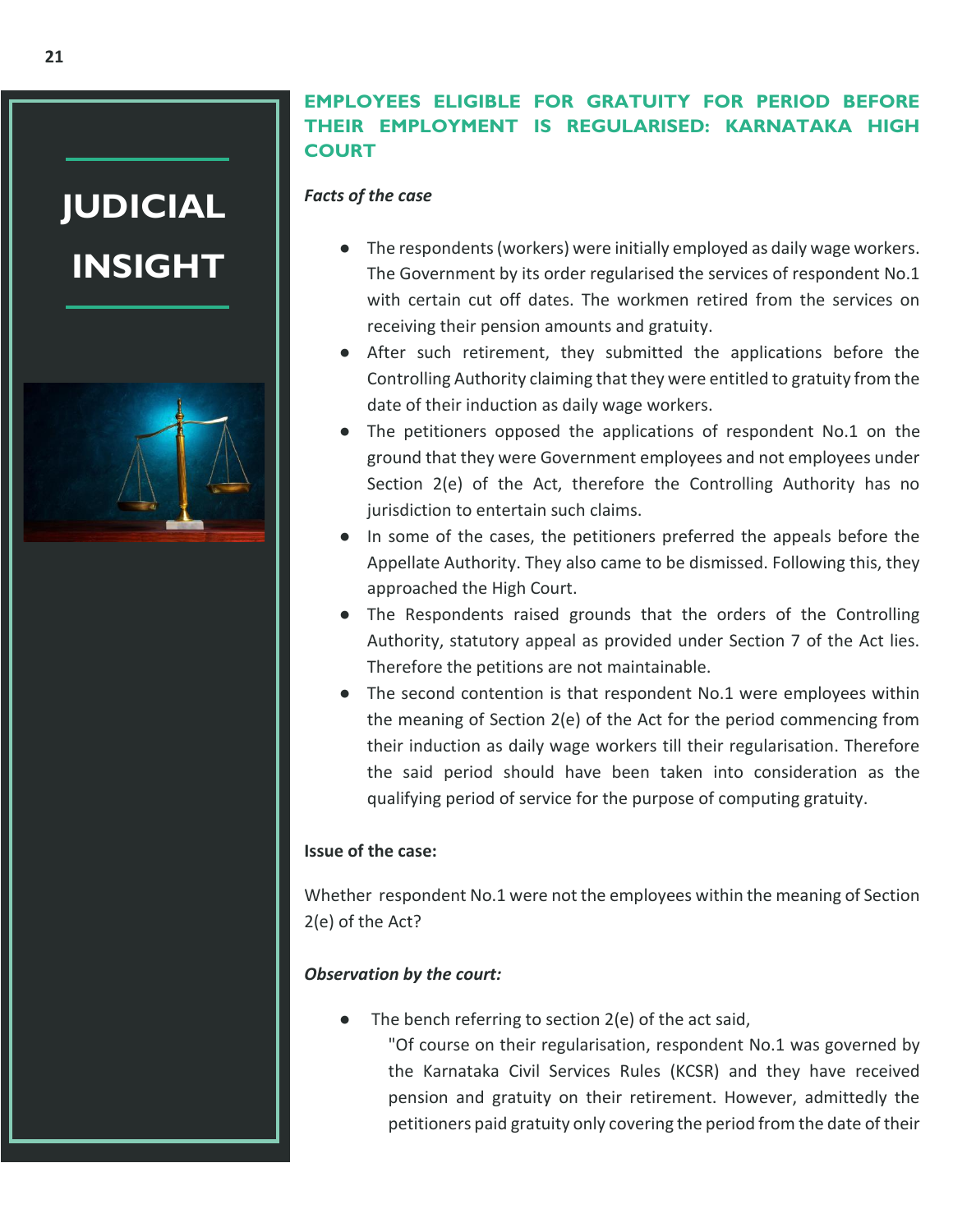

regularisation till their retirement on attaining superannuation. While paying gratuity, the petitioners did not take into consideration the services rendered by respondent No.1 from the date of their appointment as daily wage workers till the date of their regularisation. During that period, respondent No.1 was not governed by the KCSR or for any other rules for payment of gratuity."

- The Hon'ble Supreme Court in para 18 of the latest judgment in Netram Sahu v. State of Chhattisgarh held that on regularization of services of daily wage worker, the State has no justifiable reasons to deny the benefit of gratuity to him and that was his statutory right under the Act. It was further held that Act being welfare legislation meant for the benefit of the employees, who serve their employer for a long time, it is the duty of the State to voluntarily pay the gratuity amount to the appellant rather than to force the employee to approach the Court to get his genuine claim
- Then it relied on Supreme Court and High Court judgments in the case,"The Controlling Authority considering the admissions of the petitioners' witness regarding date of employment of respondent No.1 as daily wage workers, their regularisation and non-payment of gratuity for the period they worked as daily wage workers and also referring to the judgments of this Court, rightly rejected the contention of the petitioners and passed the impugned orders."
- It added, "In some of the cases, the petitioners did not even file an appeal before the Appellate Authority on the ground that the Act is not applicable, therefore the order of the Controlling Authority was without jurisdiction."
- However, the court considered that some of the respondents had filed their claim applications after 10 years etc. It said, "The petitioners also being Government bodies and dealing with taxpayers money, this Court finds it just and proper to modify the order only with regard to the date from which the petitioners are liable to pay the interest."

#### *Decision held:*

The petitions are partly allowed. The impugned orders regarding payment of gratuity are confirmed. The petitioners are jointly and severally liable to pay the gratuity amount to respondent No.1 with interest thereon at 10% per annum from the date of the applications till the date of deposit.

*Case Name: [Chief Executive Officer V Anr And K.V.Puttaraju and others a/w](https://www.livelaw.in/pdf_upload/karnataka-hc-workmen-418398.pdf) [Connected matters.](https://www.livelaw.in/pdf_upload/karnataka-hc-workmen-418398.pdf)*